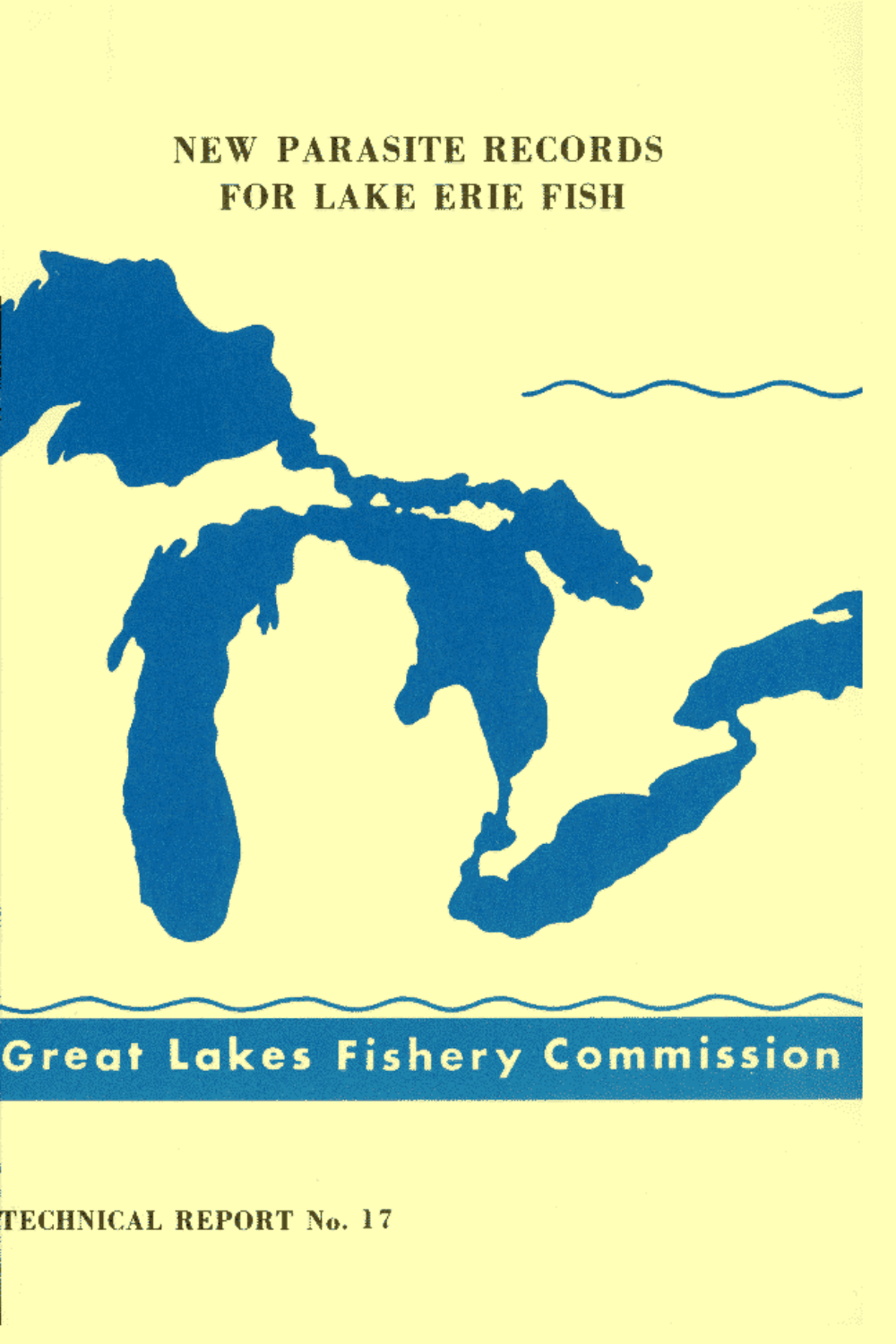The Great Lakes Fishery Commission was established by the Convention on Great Lakes Fisheries, between Canada and the United States, ratified on October 11, 1955. It was organized in April, 1956 and assumed its duties as set forth in the Convention on July 1, 1956. The Commission has two major responsibilities: the first, to develop co-ordinated programs of research in the Great Lakes and, on the basis of the findings, recommend measures which will permit the maximum sustained productivity of stocks of fish of common concern; the second, to formulate and implement a program to eradicate or minimize sea lamprey populations in the Great Lakes. The Commission is also required to publish or authorize the publication of scientific or other information obtained in the performance of its duties.

#### **COMMISSIONERS**

#### Canada

E. W. Burridge C. H. D. Clarke F. E. J. Fry C. J. Kerswill

#### **United States**

Claude Ver Duin W. Mason Lawrence N. P. Reed Lester P. Voigt

#### **SECRETARIAT**

Robert W. Saalfeld, Executive Secretary Aarne K. Lamsa, Assistant Executive Secretary Trudy C. Woods, Secretary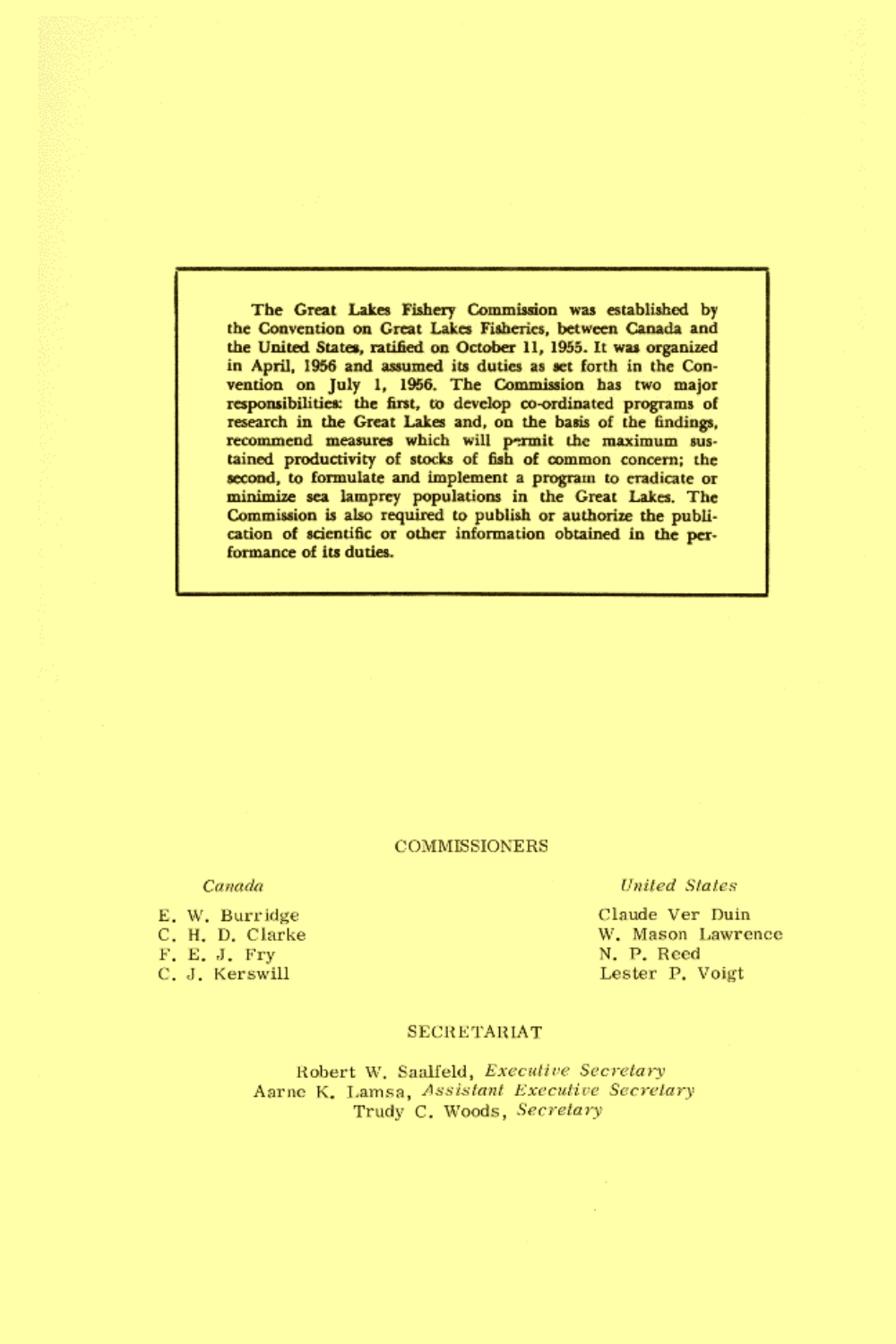# NEW PARASITE RECORDS FOR LAKE ERIE FISH

by

ALEX. 0. DECHTIAR Department of Lands and Forests, Research Branch Maple, Ontario

GREAT LAKES FISHERY COMMISSION 1451 Green Road Ann Arbor, Michigan

April 1972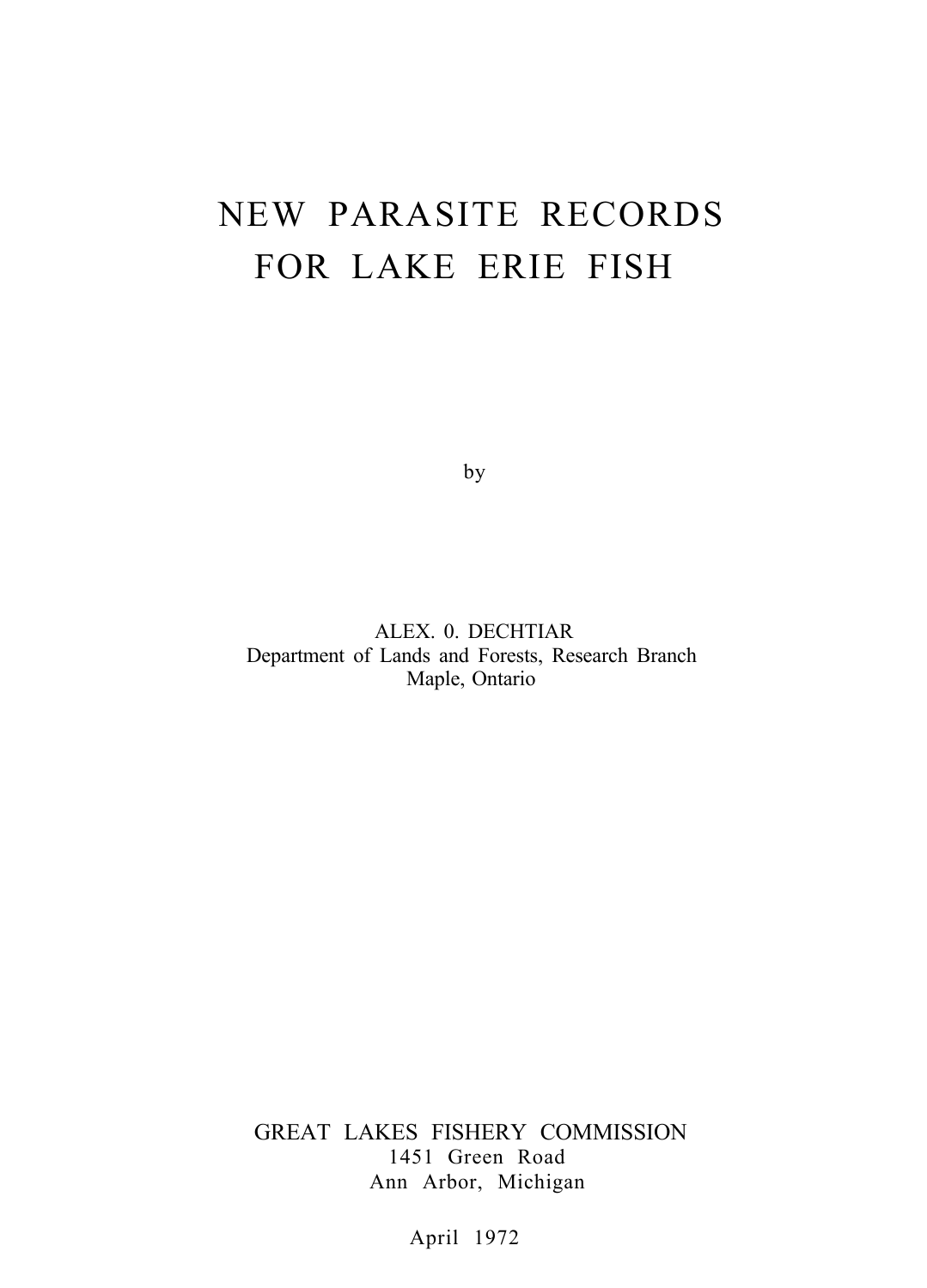## **CONTENTS**

| Additions to Check List of Fish Parasites for |  |
|-----------------------------------------------|--|
|                                               |  |
|                                               |  |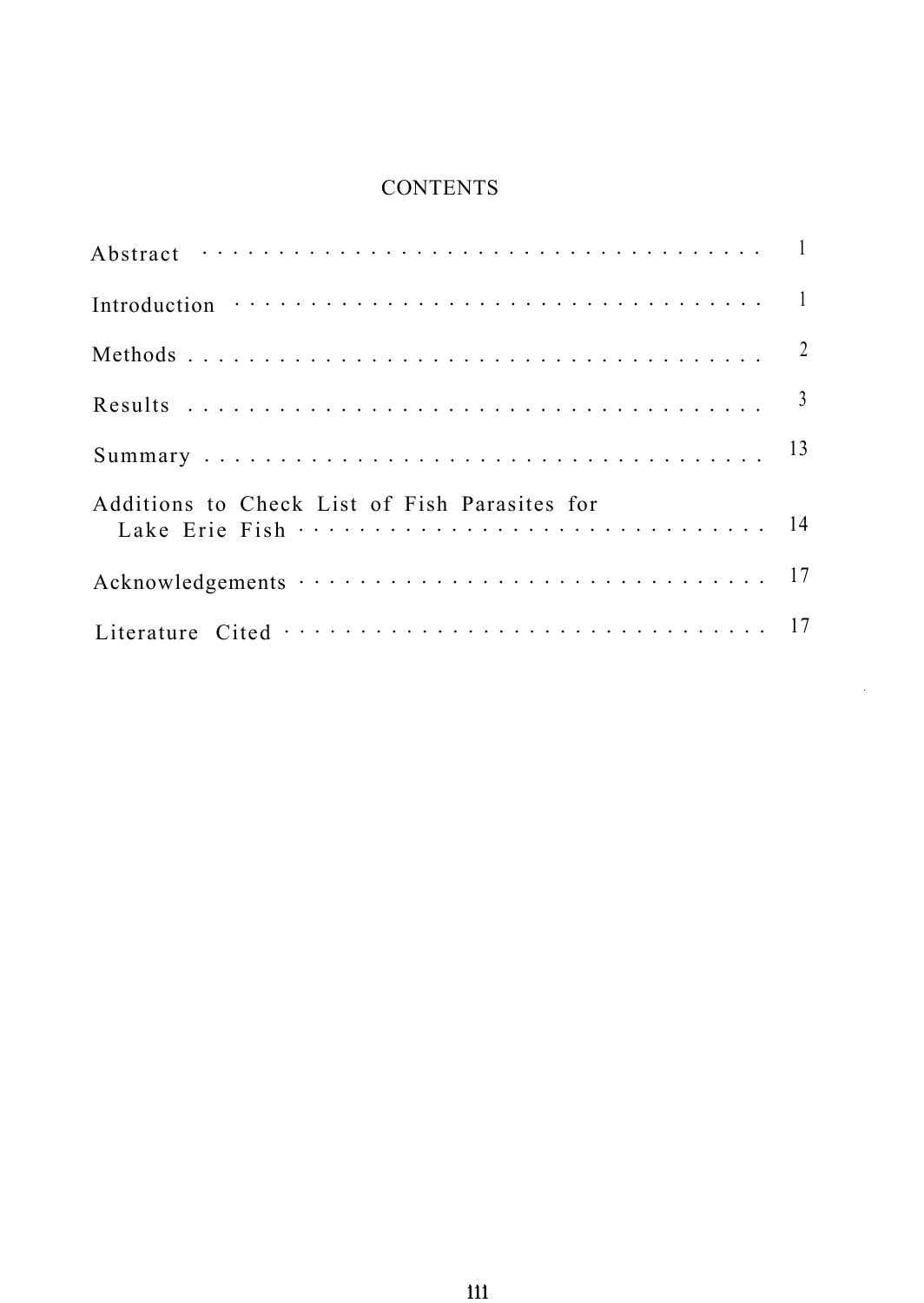## NEW PARASITE RECORDS FOR LAKE ERIE FISH<sup>1</sup>

## Alex 0. Dechtiar Department of Lands and Forests, Research Branch Maple, Ontario

## ABSTRACT

During 1961-1969 inclusive, 1,112 fish representing 46 species, were examined for parasites. Fish were taken mainly from the Port Dover area in the eastern end, and from the Wheatley area in the western end of Lake Erie. Ninety-six percent of the fish were infected by at least one species of parasite. This study adds 96 new records, including several new species, to the parasite fauna of Lake Erie fish, bringing the present known total to 215 species.

## INTRODUCTION

Several studies of the parasite fauna of fish from Lake Erie have been published. Ward (1919) described *Unicauda brachyura* syn. *Henneguya brachyura* from *Lepomis gibbosus* (Linnaeus); Herrick (1936) described *Myxobolus osburni* and *M. kostiri* from *Micropterus dolomieui* La&p&de, *Chloromyxum gibbosum* and *Myxobolus gibbosus* from *Lepomis gibbosus* (Linnaeus) and *Henneguya rupestris* from *Ambloplites rupestris* (Rafinesque). Herrick (1941) also described *Henneguya ohioensis,* (which was transferred by Davis (1944) to the genus *Myxobilatus)* from *Lepomis gibbosus* (Linnaeus); Dickerman (1954) described *Paurorhynchus hiodontis* from the body cavity of *Hiodon tergisus* LeSueur. The outstanding work by Bangham and Hunter (1939) covered 2,156 fish representing 78 species and recorded the occurrence of 112 species of parasites. Bangham (1965) also reported on the examination of an additional 1,684 fish representing 66 species from the western basin of Lake Erie. These authors record 120 fish parasites in Lake Erie.

<sup>1</sup> Contribution number 70-12 of the Ontario Department of Lands and Forests, Research Branch, Maple, Ontario.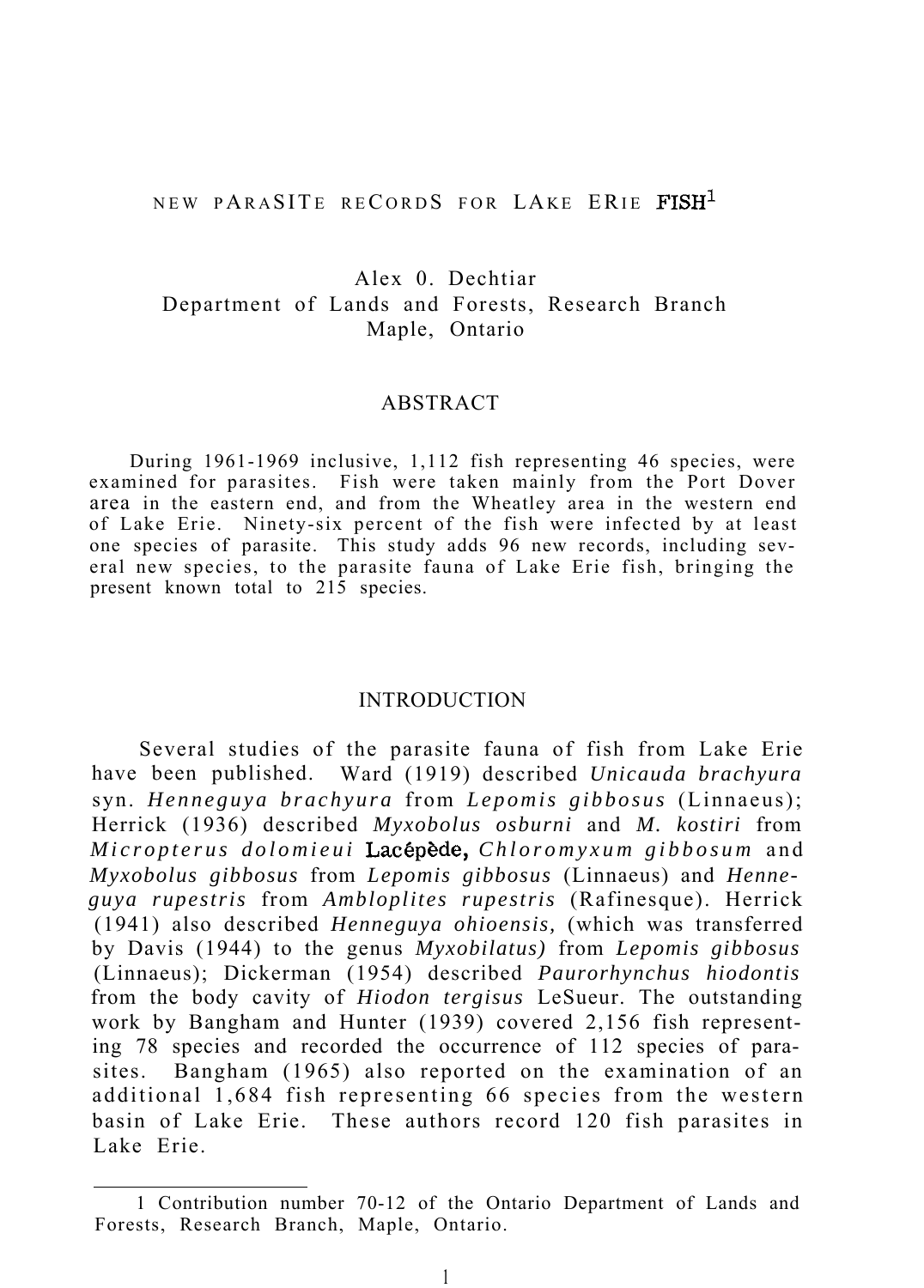A survey of the occurrence and distribution of fish parasites throughout Ontario was initiated in 1961. This report presents, as a discrete part of the Province-wide survey, the results of the examinations of 1,112 fish representing 46 species from Lake Erie. Although the number of species of fish examined in this study was smaller than the number reported upon by Bangham and Hunter (1939), the occurrence of 96 new records and of significant changes in the apparent level of infection suggest the importance of bringing the record up to date. Changes in the aquatic environment, and in the fish fauna, documented elsewhere, have probably resulted in major and relatively rapid changes in the parasite fauna.

## **METHODS**

Most fish specimens for examination were collected from the catches of commercial fishermen operating out of Port Dover in the eastern, and Wheatley in the western end of the Lake. Additional specimens from a variety of locations came from experimental gear fished by the staff of the Lake Erie Fisheries Research Unit, Wheatley. Some specimens were supplied by anglers and other interested persons. Most specimens were obtained either in the spring (May-June) or in the fall (September-October), but some were collected in almost every month of the year.

Normal parasitological practice was followed in all examination of specimens. Before autopsy the nasal cavities were removed and placed separately in a 1:4000 formalin solution. The fish also were placed in such a solution according to the method of Putz and Hoffman (1963). After one hour the parasites were removed from the sediment and placed in 5% formalin solution for further study. All parasites found during the autopsy were placed in tap water and refrigerated at 2 to 4°C for from 12 to 24 hours. Thereupon all were preserved in 5% formalin except the crustaceans and molluscs which were preserved in 70% alcohol.

Some groups of parasites were stained and mounted in *toto.* Most monogeneans were mounted, unstained, in glycerine jelly for identification. When description of new species of monogeneans was involved e.g. *Neodiscocotyle carpioditis* n. sp., n.g. and n. subfam. Dechtiar (1967), specimens were stained with Gomori's trichrome, cleared in beechwood creosote, and mounted in Piccolyte. Sections were made only in connection with special identification problems. Digeneans, acanthocephalans, and tapeworms were stained with Mayer's carmalum, borax carmine or Gomori's trichrome, cleared in beechwood creosote, and mounted in Piccolyte. Nematodes were cleared in lactophenol and were investigated as wet mounts.

All parasites from this survey were identified by the author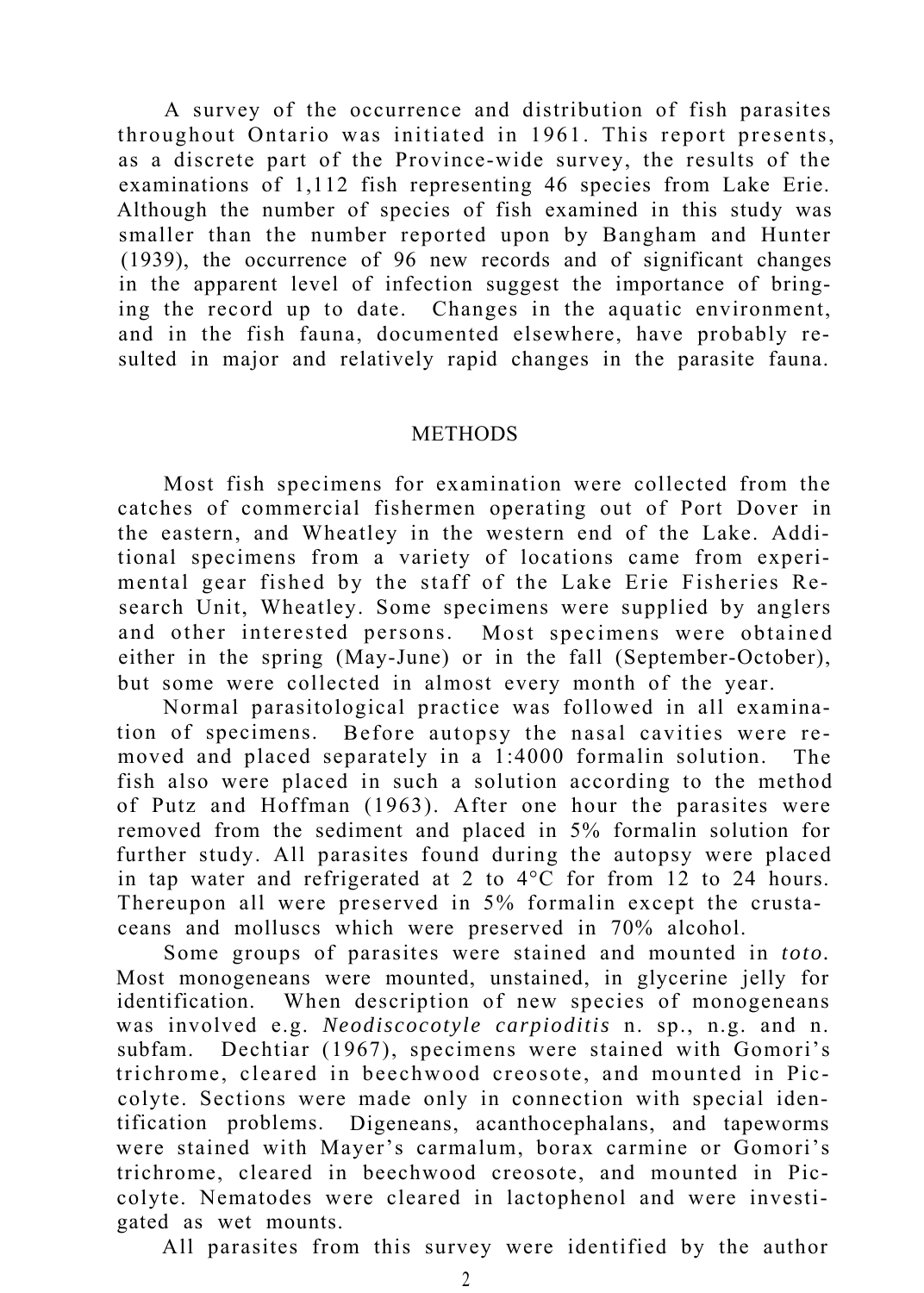and have been retained in his collection at the Research Branch, Department of Lands and Forests, Maple, Ontario, Canada. Fish identifications were confirmed, when necessary, by Dr. W. B. Scott, Royal Ontario Museum, Toronto, Canada.

## RESULTS

The following summary of the new records obtained during the study is arranged by host species according to Scott (1963); scientific and common names of fish conform to the American Fisheries Society (1970). For each host the numbers examined and the numbers infected by at least one species of parasite are given. Parasites are listed by name and by frequency of occurrence, the latter being indicated by the number in brackets. An asterisk adjacent to a name denotes that the parasite is present in the larval or immature stages. Comments, if any, follow the listing.

*Acipenser fulvescens* Rafinesque-lake sturgeon Examined- 10 Infected- 10 *Rhabdochona cascadilla (7) Diclybothrium armatum (3)* All specimens were taken from the Port Dover area. *Lepisosteus osseus* (Linnaeus)-longnose gar Examined-5 Infected-5 *Proteocephalus perplexus (5)* Both young and mature tapeworms were present in all hosts.

*Dorosoma cepedianum* (LeSueur)-gizzard shad Examined-3 1 Infected-8 *Mazocraeoides olentangiensis (5) Plistophora cepedianae (3)*

Only one parasite, an unidentified larval trematode was recorded for this host by Bangham and Hunter (1939).

Coregonus clupeaformis (Mitchill)-lake whitefish Examined-4 Infected-4 *Metechinorhynchus salmonis (4)l Neoechinorhynchus tumidum* (1) *\*Diplostomulum flexicaudum* (1) *Achtheres ambloplitis* (1)

All four host specimens from the Port Dover area were young. Bangham and Hunter (1939) reported a plerocercoid of *Schisto*cephalus sp. from a 39-cm. whitefish. In this study I was unable

<sup>1</sup> According to Petrochenko (1956) and Golvan (1969).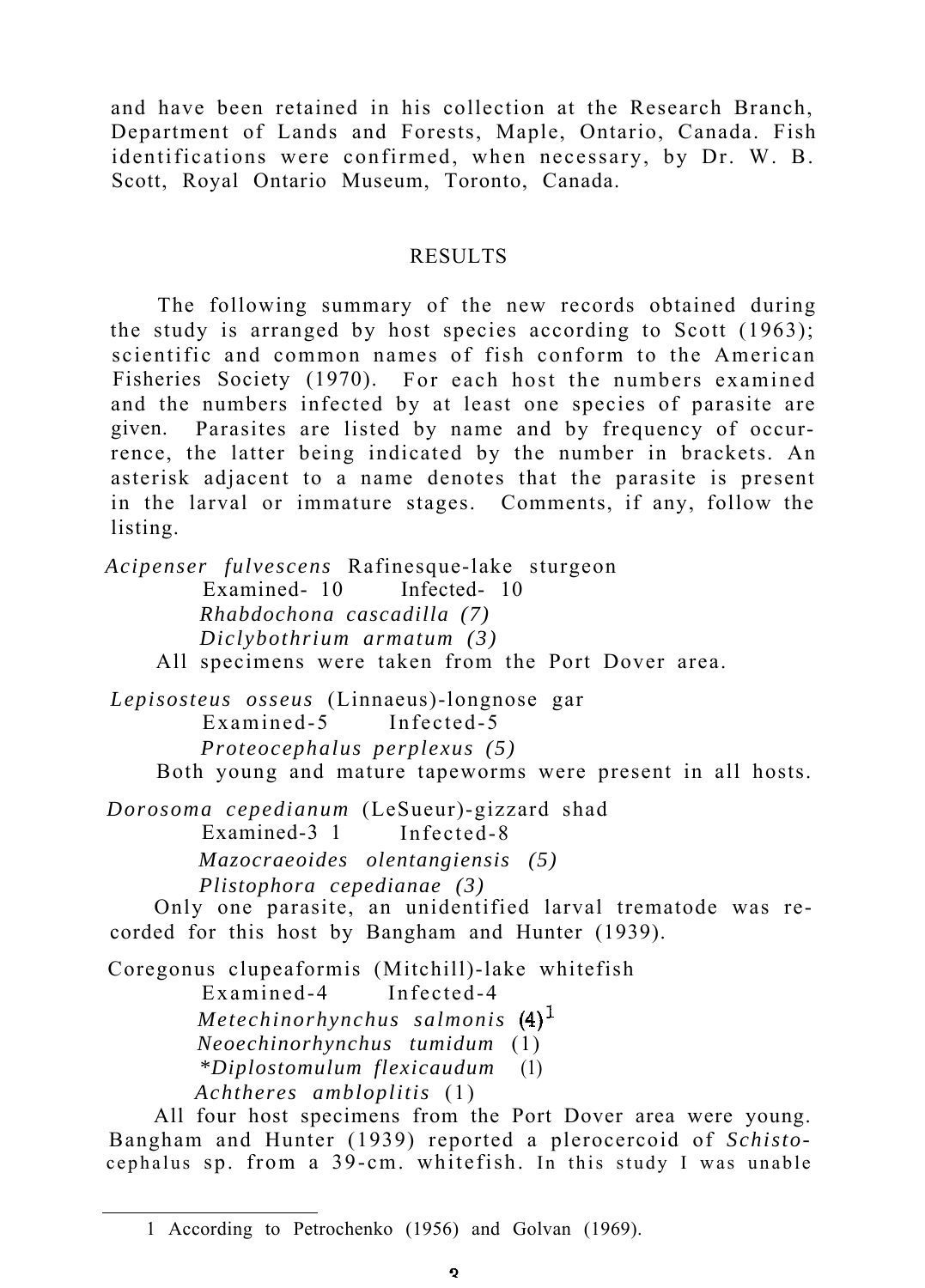to confirm this record but I have found plerocercoids of *Diphyllobothrium* sp. in whitefish from Lake Huron and Lake Ontario. Mueller (1940) reported finding plerocercids having the characteristics of *Diphyllobothrium* in lake whitefish.

*Coregonus artedii* LeSueur-cisco or lake herring Examined-6 Infected-5 *Metechinorhynchus salmonis (5) \*Tetracotyle* sp. (3)

Although both of these parasites are considered pathogens, they were present in only small numbers.

Osmerus *mordax* (Mitchill)-rainbow smelt Examined-114 Infected- 80 Glugea *hertwigi (66) Metechinorhynchus salmonis (35) \*Diplostomulum flexicaudum* (21) *\*Tetracotyle* sp. (5) *\*Proteocephalus* sp. (2)

*Glugea hertwigi* is the most abundant parasite in Lake Erie smelt; its incidence is high in fish of all ages including young-ofthe-year. Comparably serious outbreaks of this microsporidian are reported to have contributed to smelt mortalities in Europe, Barycheva, and Bauer (1957); in the United States, Kudo (1924) and Haley (1952); and in Canada, Legault and Delisle (1967). This parasite was first reported in Lake Erie smelt by Dechtiar (1965a).

*Esox lucius* Linnaeus-northern pike Examined-7 Infected-7 *Tetraonchus monenteron (7) Triaenophorus nodulosus (6) Metechinorhynchus salmonis (4) Trichodina* sp, (2) *\*Uvulifer ambloplitis (2) Centrovarium lobotes (2) Azygia angusticauda* (1)

All fish were from western Lake Erie. *Trichodina* sp. is thought to be new but awaits more detailed examination.

*Esox masquinongy* Mitchill-muskellunge Examined-l Infected-l *Ergasilus caeruleus* (1) *\*Diplostomulum flexicaudum (1)* Muskellunge were not examined by earlier investigators.

*Hiodon tergisus* LeSueur - mooneye Examined-13 Infected-13 *Mazocraeoides* sp. (3) *Pomphorhynchus bulbocolli* (1)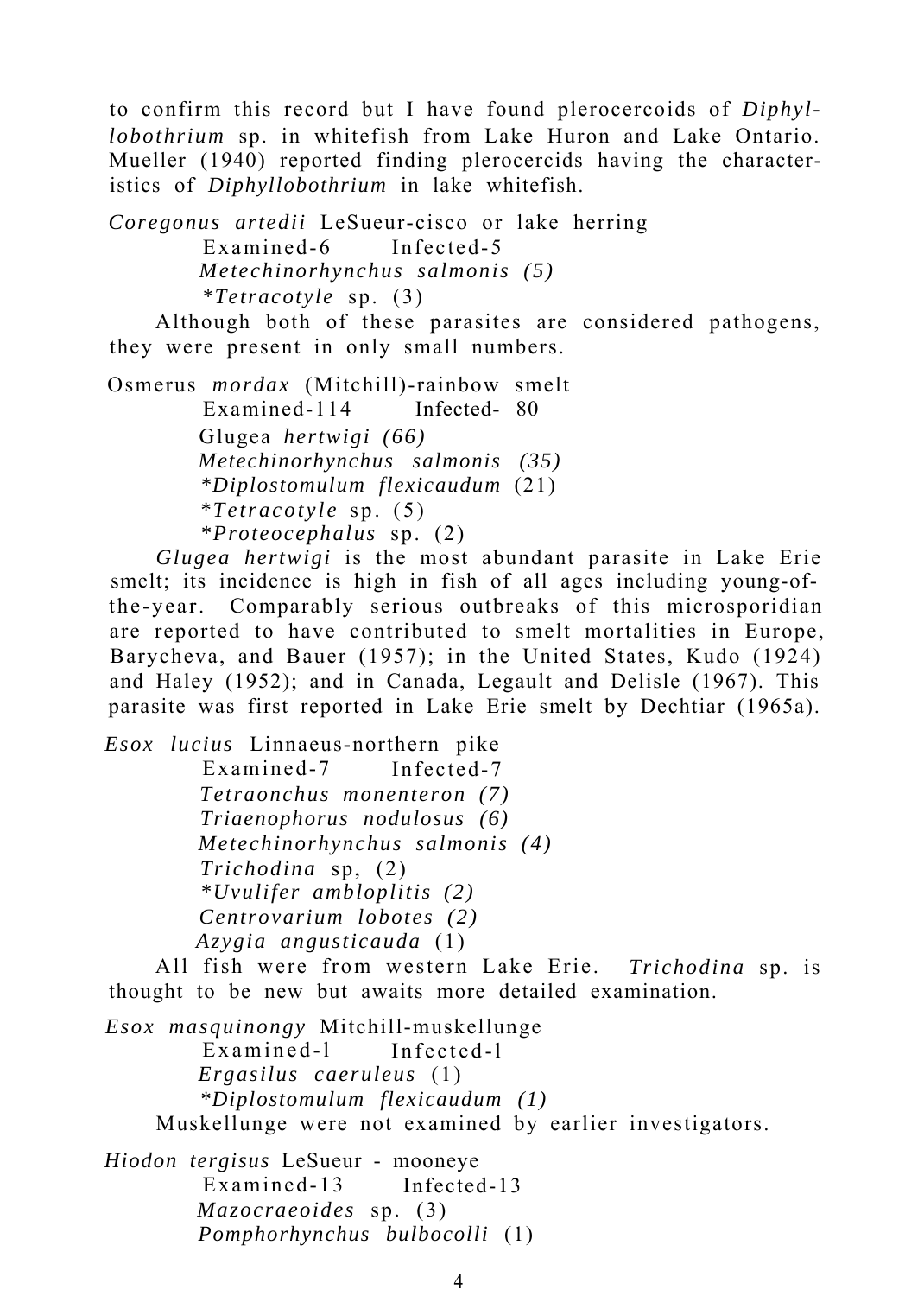Seven species of parasites were listed for this host by Bangham and Hunter (1939). The most numerous species were Cre*pidostomum illinoiensis, Rhabdochona cascadilla* and *Camallanus oxycephalus.* The same species were noted in this study, but the degree of infection was different.

*Carpiodes cyprinus* (LeSueur)-quillback Examined-81 Infected-70 *Neodiscocotyle carpioditis* n. sp. *(63) Spartoides wardi (30) <sup>1</sup> Neoechinorhynchus carpiodi* n. sp. (25) *Myxosoma rotundum (15) Camallanus oxycephalus* (12) *Triganodistomum attenuatum* (10) *Sanguinicola* Sp. (9) *Anonchohaptor anomalum (8) Pellucidhaptor* spp. (7) *Philometra nodulosa (6) Pomphorhynchus bulbocolli (5) Neoechinorhynchus crassus (5) Posthodiplostomum minimum minimum (5) Trichodina* Sp. *(5)* Glochidia (5) *Anonchohaptor* spp. (5) *Acolpenteron catostomi (5) Ergasilus caeruleus (2)*

Bangham and Hunter (1939) reported only two species of parasites : *Rhabdochona cascadilla* and *Hypocaryophyllaeus paratarius* from this host. The 20 new records herewith may include several new species. Two of these have been described: *Neodiscocotyle carpioditis,* Dechtiar (1967); *Neoechinorhynchus carpiodi,* Dechtiar (1968). Further investigation of other parasites considered likely to be new is pending.

*Catostomus commersoni* (LacepBde) - white sucker Examined-39 Infected-39 *Octomacrum lanceatum (20) Pseudomurraytrema copulatum (15) \*Diplostomulum flexicaudum* (15) *Gyrodactylus spathulatus* (10) *Phyllodistomum lysteri* (10) *Neoechinorhynchus cristatum* (10) *Anonchohaptor anomalum (5) Acolpenteron catostomi (5) Myxobolus* sp. (4)

<sup>1</sup> Confirmed by Dr. J. Mackiewicz, (State Univ., Albany, N.Y.)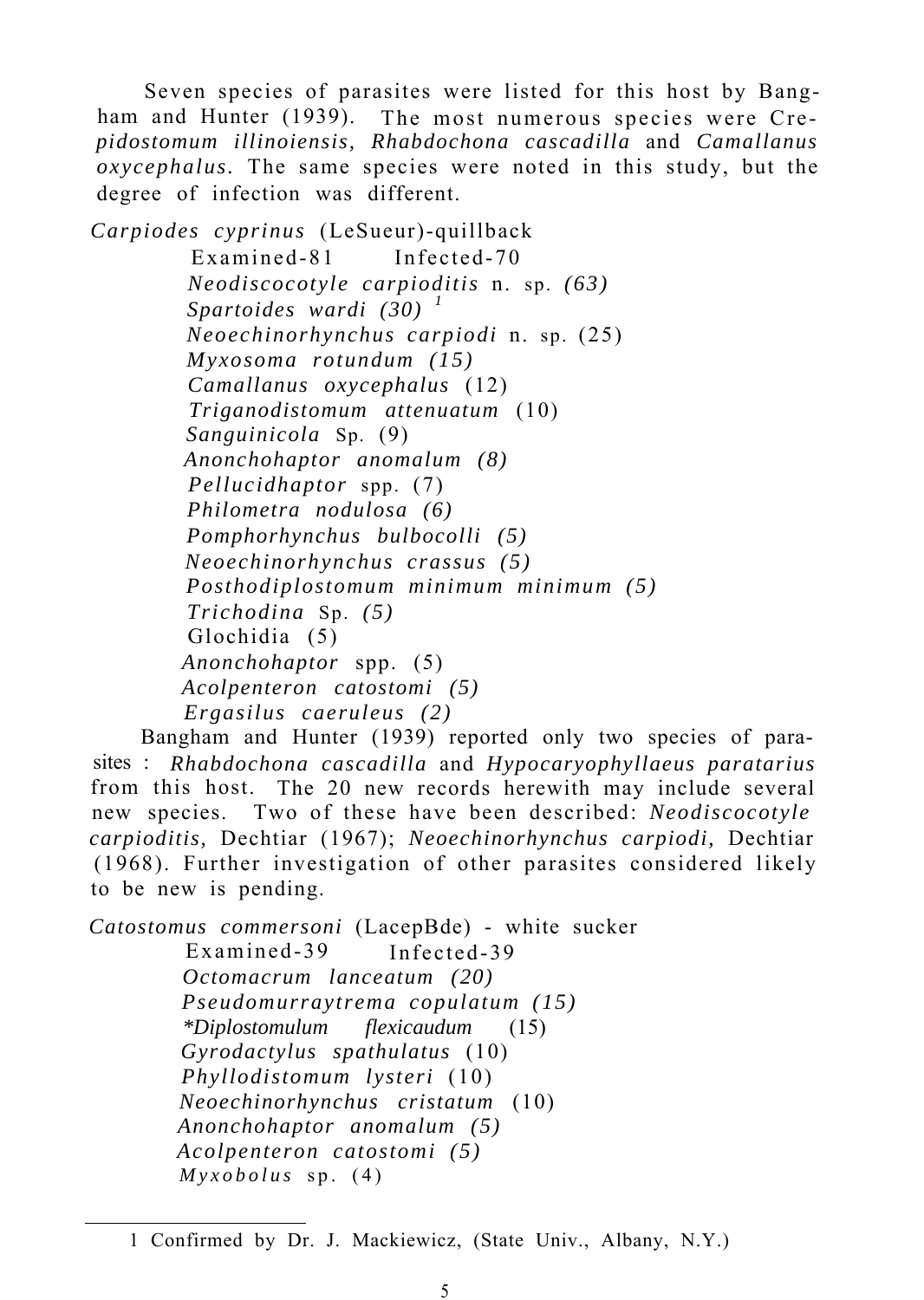Of the eight parasites recorded by Bangham and Hunter (1939), the dominant species were; *Glaridacris catostomi, Octospinifer macilentus,* and *Neoechinorhynchus crassus.* This study records nine additional species; *Octomacrum lanceatum, Pseudomurraytrema copulatum* and *Gyrodactylus spathulatus* dominate.

*Moxostoma anisurum* (Rafinesque)-silver redhorse Examined- 12 Infected-12 *Pseudomurraytrema copulatum (5) Myxobolus* sp. (5) *Myxobolus conspicuus (4) \*Triaenophorus nodulosus (3) Pomphorhynchus bulbocolli (3) Gyrodactylus* sp. (3) *Dactylogyrus urus (3) Anonchohaptor* anomalum (3) Earlier investigators reported no parasites for this host. *Moxostoma erythrurum* (Rafinesque)-golden redhorse Examined-17 Infected-17 *Dactylogyrus* sp. (10) *Myxobolus* sp. (6) *Pomphorhynchus bulbocolli (5) Pseudomurraytrema copulatum (5) Anonchohaptor anomalum (4) \*Diplostomulum flexicaudum (4) \*Triaenophorus nodulosus (4) Sanguinicola* sp. (1) *Phyllodistomum* sp. (1) *Rhabdochona milleri* (1) *Moxostoma macrolepidotum* (LeSueur)-shorthead redhorse Examined-33 Infected-33 *Pomphorhynchus bulbocolli* (21) *Dactylogyrus* sp. (20) *Anonchohaptor anomalum* (19) *Gyrodactylus* sp. (15) *\*Diplostomum flexicaudum* (10) *Pseudomurraytrema copulatum (5) Sanguinicola* sp. (9) *Pseudomurraytrema moxostomi* n. sp. (in press) (7) *Rhabdochona milleri (4) Pellucidhaptor* sp. (3) *Phyllodistomum* sp. (1)

Bangham and Hunter (1939) reported only *Neascus* sp. and unidentified nematodes for this host. This study includes 10 new records and at least one new species, Pseudomurraytrema moxo*stomi* (in press).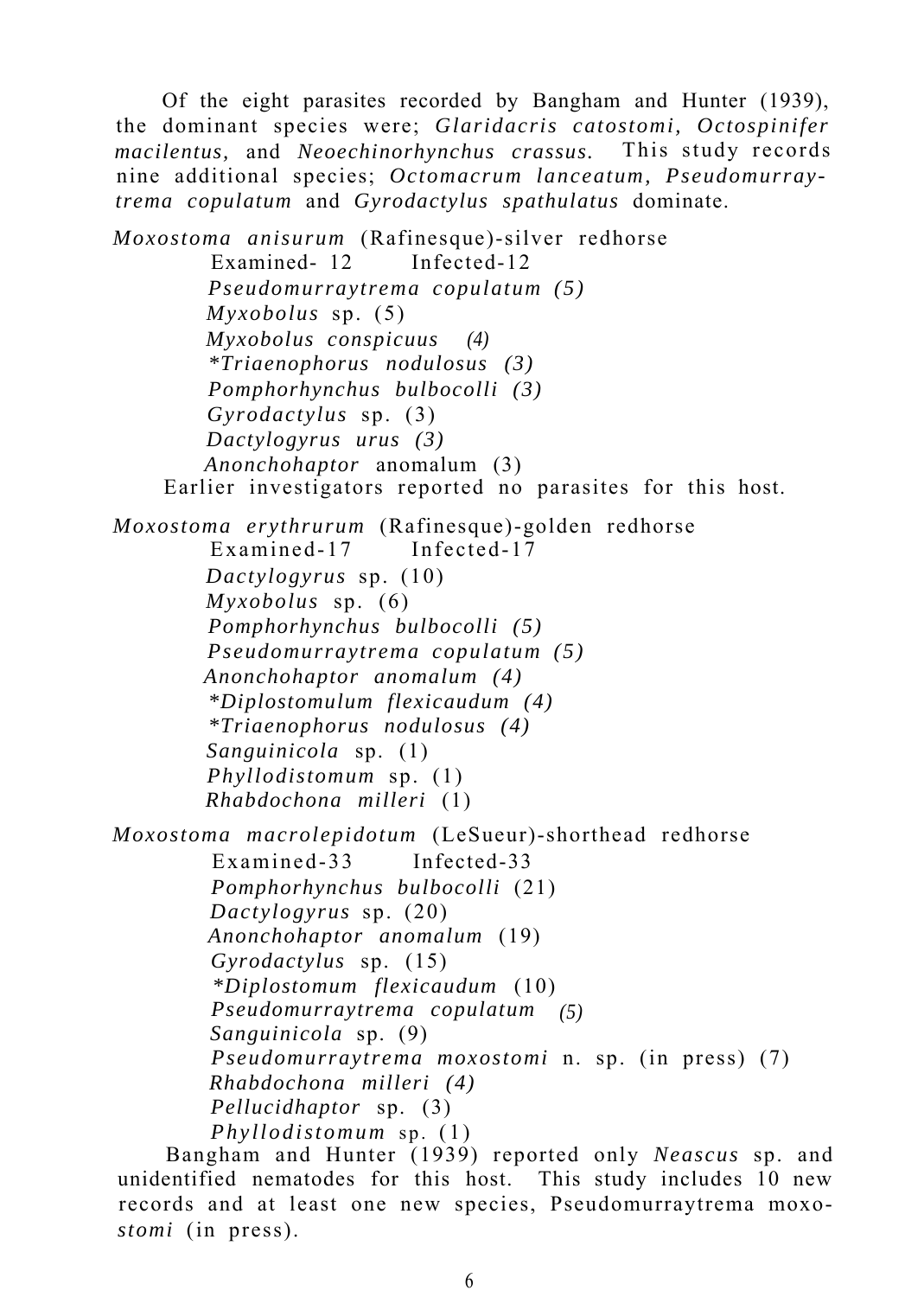*Carassius auratus* (Linnaeus)-goldfish Examined- 15 Infected-10 *Dactylogyrus anchoratus (5) Lernaea cyprinacea (5) \*Triaenophorus nodulosus (2) Dactylogyrus vastator* (1)

The newly recorded species are now much more abundant than the two parasites, *Agamonema* sp. and *Pomphorhynchus* sp. reported by Bangham and Hunter (1939).

*Cyprinus carpio* Linnaeus-carp Examined-24 Infected-20 *Dactylogyrus extensus (20) Dactylogyrus anchoratus* (19) *Lernaea cyprinacea* (10) *Pomphorhynchus bulbocolli (10) Argulus appendiculosus* (syn. *A. biramosus)* (3) \*Glochidia *(3) \*Diplostomulum flexicaudum (3) Khawia iowensis (3) Ergasilus caeruleus (3) Pseudocolpenteron pavlovskii (3) \*Ligula intestinalis* (1)

Earlier studies recorded only three species of parasites for this host. The above constitutes a first record of *Pseudocolpenteron pavlovskii* Bychovsky and Gussev (1955) in carp, in Canada. Rogers (1968) provided the first record of this parasite in the United States.

*Notropis atherinoides* Rafinesque-emerald shiner Examined-l 8 Infected-10 *Dactylogyrus* sp. (18) \*Glochidia (10) *\*Diplostomulum flexicaudum (9) \*Posthodiplostomum minimum minimum* (8)

Ten species of parasites were listed by Bangham and Hunter (1939); the dominant species *was Plagioporus cooperi* (Syn. *Lebouria cooperi).* This investigation adds four new records and shows current dominance by *Dactylogyrus* sp.

*Notropis cornutus* (Mitchill) - common shiner Examined-5 Infected-5 *\*Diplostomulum flexicaudum (5) Dactylogyrus* sp. (4) *\*Triaenophorus nodulosus (2) Myxobolus* sp. (2)

Three species of parasites were listed by previous investigators, the dominant species being *Ligula intestinalis.* This study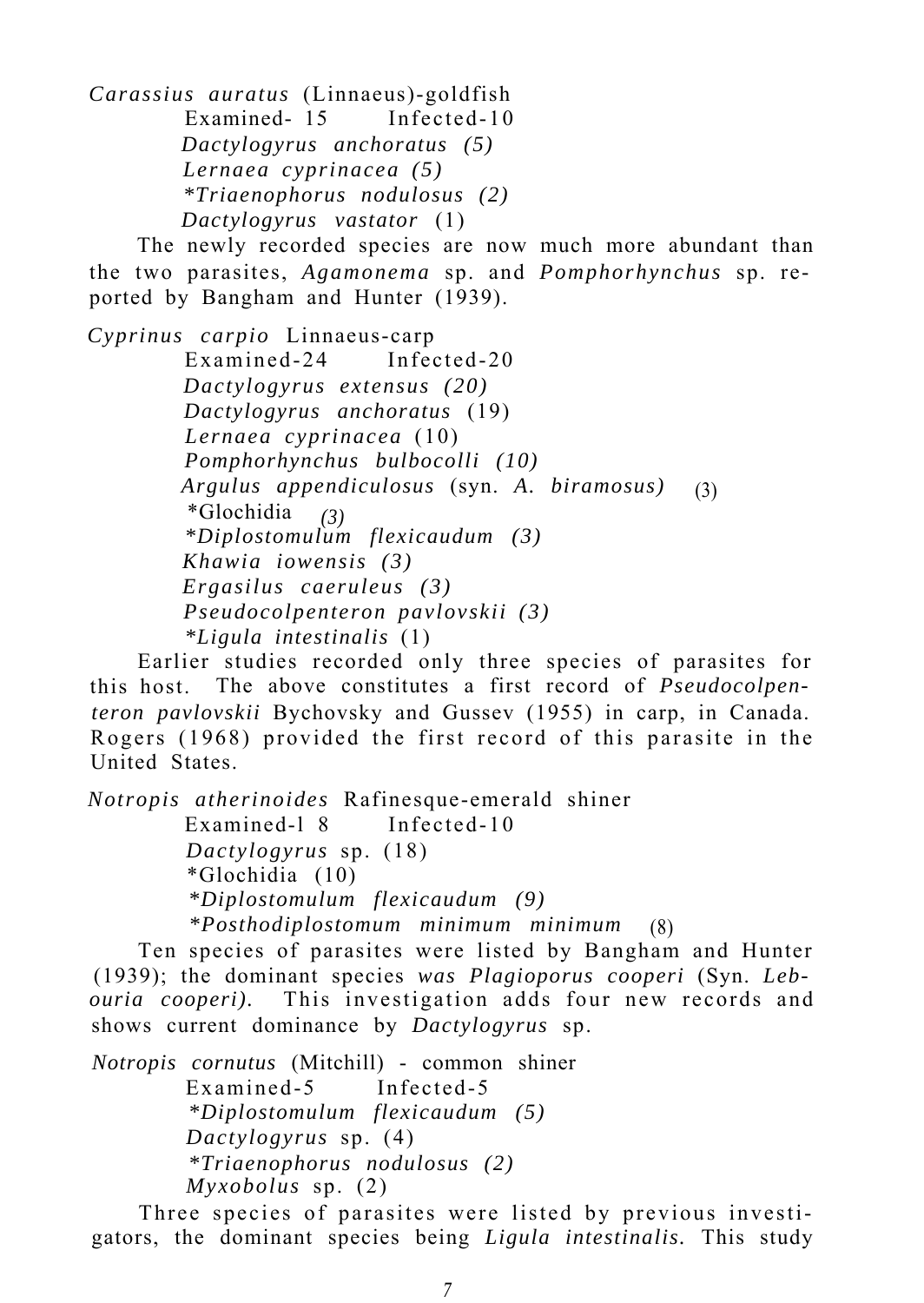adds four new records and shows current dominance by *Diplostomulum flexicaudum.*

Notropis hudsonius (Clinton) - spottail shiner Examined- 117 Infected- 115 *Dactylogyrus* sp. *(50) Gyrodactylus* sp. *(25) Neoechinorhynchus rutili (20) Sanguinicola* sp. (15) *\*Posthodiplostomum minimum minimum (3) \*Centrovarium lobotes (3) Thelohanellus* sp. (1) The above is the first time that *Thelohanellus* sp. has been recorded in this host in Lake Erie. *Notropis stramineus* (Cope)-sand shiner Examined- 1 Infected- 1 *Ceratomyxa* sp. This is the first record of a representative of the genus *Ceratomyxa* for Lake Erie fish. *Semotilus atromaculatus* (Mitchill)-creek chub Examined-4 Infected-4 *Cleidodiscus brachus (4) Myxosoma pendula (3) Lernaea cyprinacea* (1) *Ictalurus nebulosus* (LeSueur)-brown bullhead Examined- 11 Infected- 11 *Cleidodiscus pricei* (11) *Henneguya exilis (9) Camallanus oxycephalus (9) Ergasilus elegans (7) Phyllodistomum* sp. (7) *Cleidodiscus floridanus (6) Pomphorhynchus bulbocolli (3) \*Posthodiplostomum* minimum *minimum (3) Phyllodistomum staffordi (3) Ictalurus punctatus* (Rafinesque)-channel catfish Examined-35 Infected-35 *Cleidodiscus floridanus (35) Cleidodiscus pricei (20) Henneguya exilis (8) Haplobothrium. globuliforme (3) Phyllodistomum lacustris (3) Illinobdella moorei (3)*

Bangham and Hunter (1939) reported 14 species of parasites for this fish. This study confirmed the occurrence of the same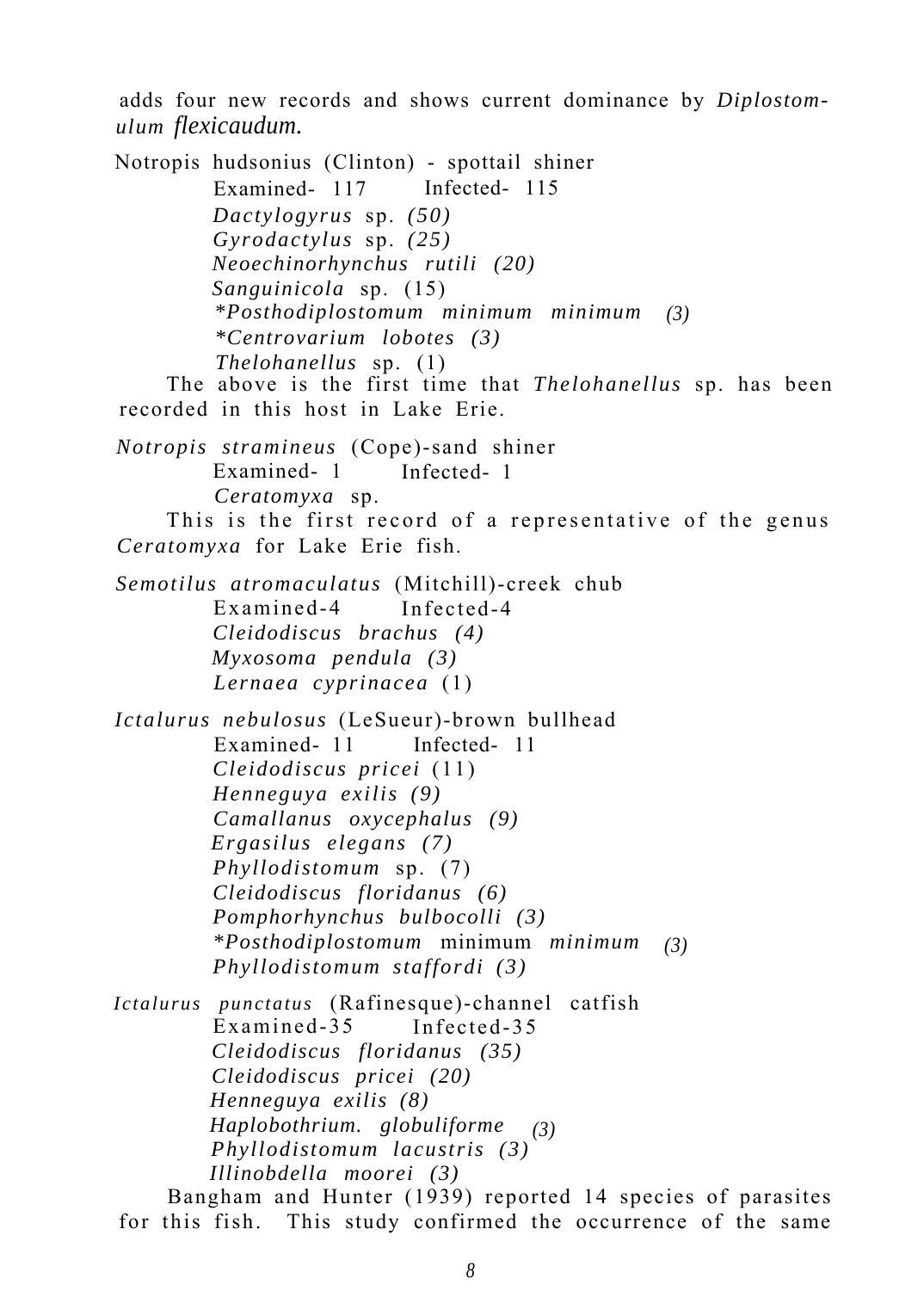species, added six new records, and found the currently dominant species to be *Cleidodiscus floridanus* and C. *pricei.*

*Noturus flavus* Rafinesque-stone cat Examined-27 Infected-2 7 *Cleidodiscus pricei (20) Acetodextra ameiuri (7)*

Six species of parasites were reported in this host by previous investigators. Two new records are provided by this study; *Cleidodiscus* pricei is the currently dominant species.

Noturus *gyrinus* (Mitchill)-tadpole madtom Examined-5 Infected-5 *Cleidodiscus pricei (5) Cleidodiscus floridanus (2)*

*Cleidodiscus pricei* is now the dominant species among the six parasites recorded for this host to date.

*Anguilla rostrata* (LeSueur)-American eel Examined-5 Infected-5 *Ergasilus caeruleus (5) \*Diplostomulum flexicaudum (3) Myxobolus* sp. (2) *Azygia longa (2) Crepidostomum cornutum (2) Proteocephalus macrocephalus (2) Microphalus opacus* (1)

Bangham and Hunter (1939) did not report on this species. All of our specimens came from the eastern end of the lake.

Culaea inconstans (Kirtland)-brook stickleback Examined-10 Infected-7 *Dactylogyrus eucalius (5) Gyrodactylus* sp. (3)

One of the two newly recorded monogeneans is thought to be a new species.

*Percopsis omiscomaycus (Walbaum) - trout perch* Examined-37 Infected-30 *Cleidodiscus* sp. (25) *Ergasilus caeruleus (5) \*Bucephalus* sp. (3) *\*Triaenophorus stizostedionis (3) \*Diplostomulum flexicaudum (3) Illinobdella* sp. (3)

The trout perch is the usual second intermediate host for *Triaenophorus stizostedionis* described by Miller (1945). The adult form of this parasite was found only in walleye, *Stizostedion v. vitreum* (Mitchill).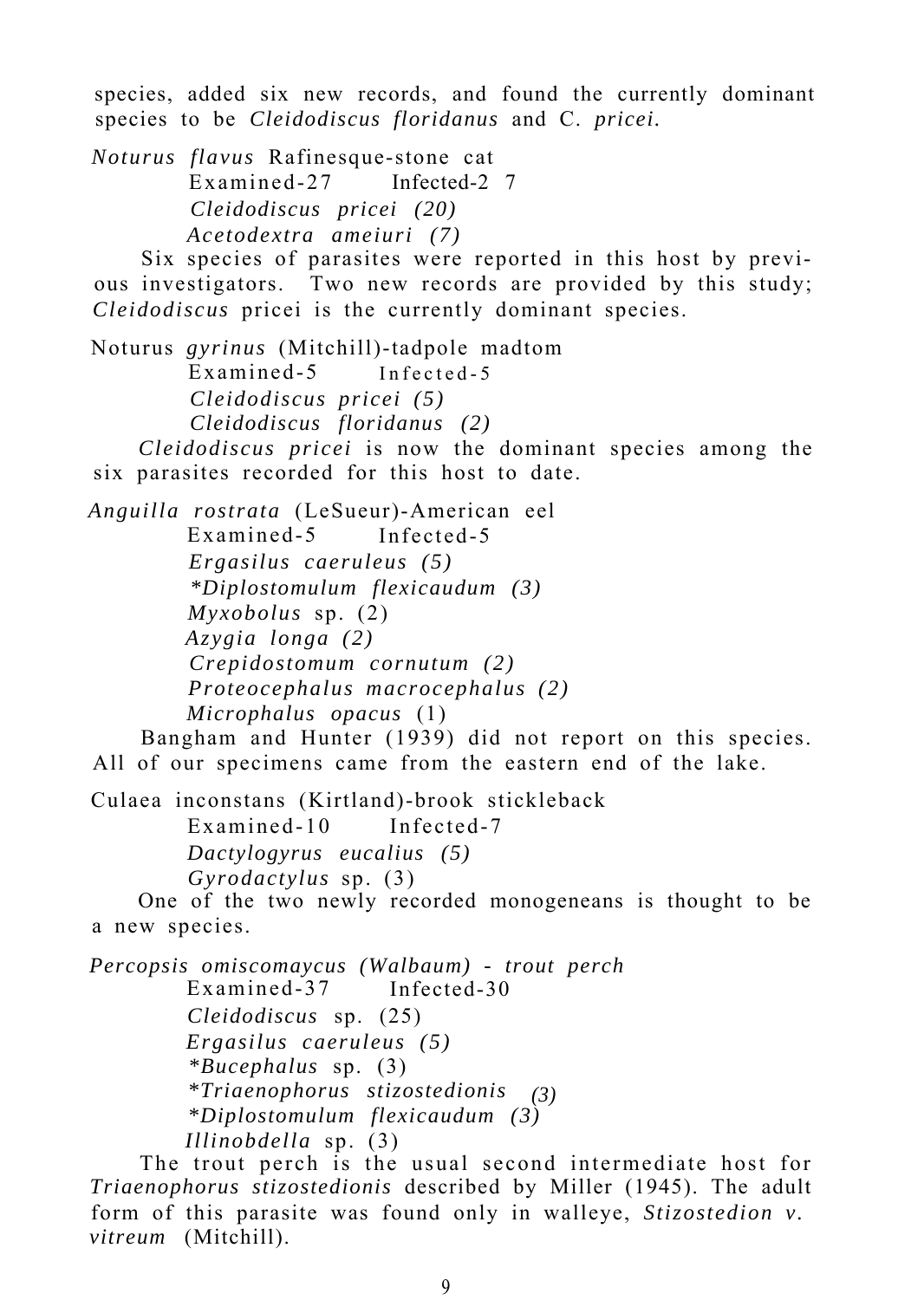*Morone chrysops* (Rafinesque)-white bass Examined-63 Infected-60 Cleidodiscus *chrysops (47) \*Triaenophorus nodulosus (15) Trichodina* sp. (5) *Ichthyophthirius multifiliis (5) Trichophrya* sp. (1)

Of the 16 presently known species of parasites for this host, the larvae of *Triaenophorus nodulosus, a* serious pathogen, is second in abundance.

*Amploplites rupestris* (Rafinesque)-rock bass Examined-39 Infected-39 *Cleidodiscus chautauguensis* (15) *Cleidodiscus alatus (14) Cleidodiscus stentor (10) Cleidodiscus* sp. (10) *Lyrodiscus rupestris* n. sp. (in press) (9) *Gyrodactylus* sp. (2) *Phyllodistomum* sp. (2) *Pomphorhynchus rocci (2)*

The eight new records are thought to include four new species; the description of *Lyrodiscus rupestris* is now in press.

Lepomis gibbosus (Linnaeus)-pumpkinseed Examined-31 Infected-31 *\*Posthodiplostomum minimum centrarchi (20) Cleidodiscus ferox* (15) *Cleidodiscus similis* (14) *Pomphorhynchus bulbocolli (3) Lernaea cyprinacea (2) Actinocleidus oculatus (2) Actinocleidus recurvatus (2)* Lymphocystis (2) *Lepomis macrochirus* Rafinesque-bluegill

Examined-30 Infected-25 *\*Posthodiplostomum minimum centrarchi (25) Actinocleidus unguis (20) Actinocleidus bakeri (20) Cleidodiscus vanardi* (15) *Cleidodiscus* sp. (5) *Lyrodiscus longibasus (4) Lyrodiscus* sp. (1) *Lernaea cyprinacea* (1) Lymphocystis (1)

*Micropterus dolomieui* La&p&de-smallmouth bass Examined- 10 Infected- 10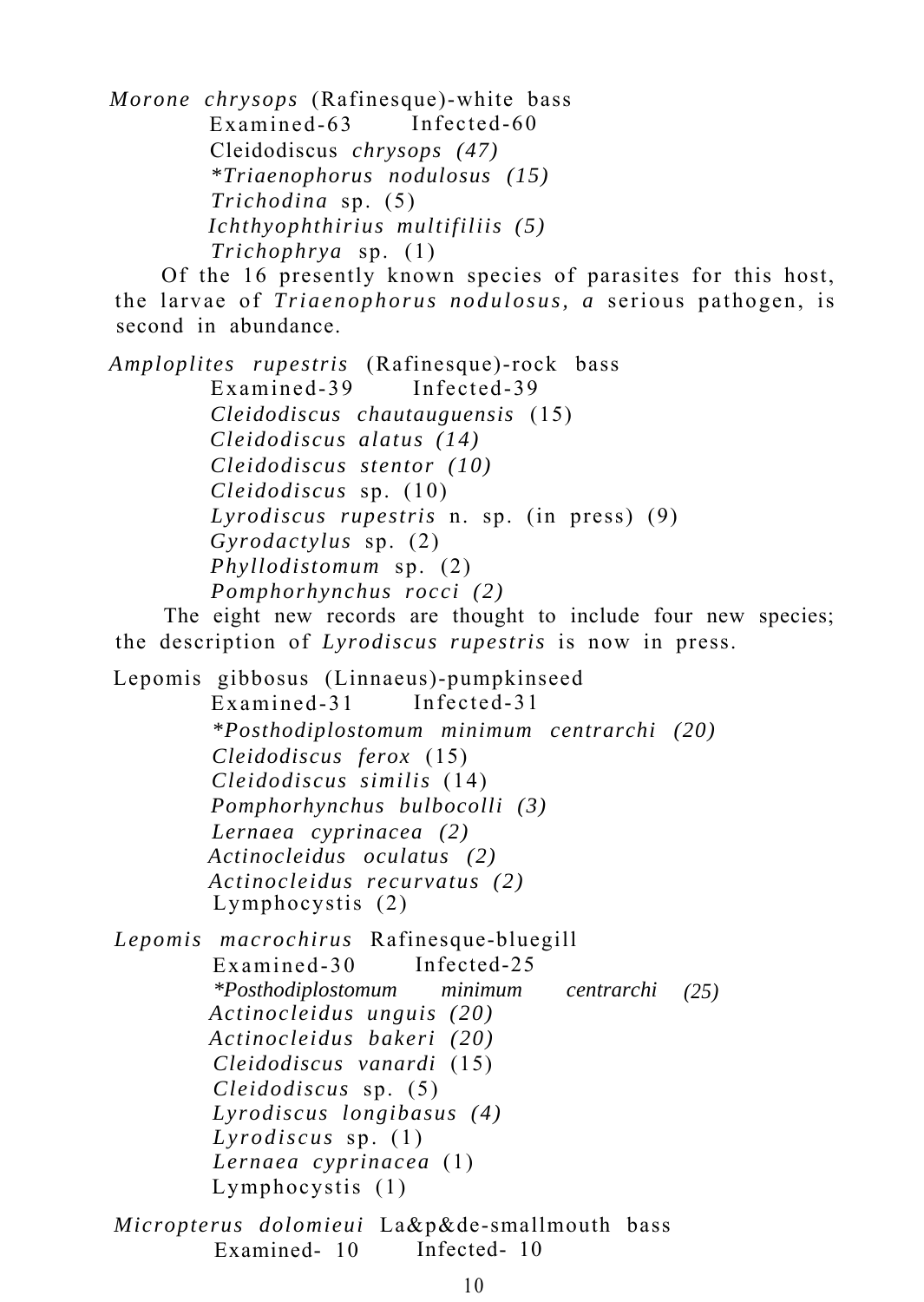*Syncleithrium fusiformis* (10) *Cleidodiscus banghami* (10) *Cleidodiscus* sp. (3) *Pomphorhynchus bulbocolli (3)*

Among the 22 species of parasites listed by Bangham and Hunter (1939) the dominant species were *Crepidostomum cornutum, Proteocephalus ambloplitis* and *Spinitectus carolini.* The same 22 species and four new ones were noted in this study but dominance had shifted to *Syncleithrium fusiformis* and *Cleidodiscus banghami.*

*Micropterus salmoides* (LacBpBde) - largemouth bass Examined-5 Infected-5 *Syncleithrium fusiformis (5) Cleidodiscus helicus (5)*

*Pomoxis annulavis* Rafinesque-white crappie Examined-32 Infected-30 *Cleidodiscus longus (25) Cleidodiscus capax (25) Cleidodiscus uniformis (20) Ergasilus caeruleus (6) \*Tetracotyle* sp. (5) *Lyrodiscus longibasus (5)*

*The* newly recorded *Cleidodiscus longus, C.* capax, and C. *uniformis* are now the most abundant parasites in the white crappie.

*Pomoxis nigromaculatus* (LeSueur)-black crappie Examined-21 Infected-20 *Cleidodiscus capax* (19) *Cleidodiscus longus* (10) *Lyrodiscus longibasus (10) Myxobolus* sp. (2) *Lyrodiscus* sp. (1)

This is the first record of *Lyrodiscus longibasus* in fish from the Great Lakes. Further study of the parasite listed as *Lyrodiscus* sp. will probably result in the description of a new species.

*Perca flavescens* (Mitchill)-yellow perch Examined-150 Infected-150 *Cleidodiscus adspectus (50) Cleidodiscus* sp. (25) *\*Crassiphiala bulboglossa* (15) *Myxosoma scleroperca* (15) *Henneguya doori* (15) *\*Apophallus itascensis (15) Sanguinicola occidentalis (5) Trichodina* spp. (5) *Ichthyophthirius multifiliis (5)*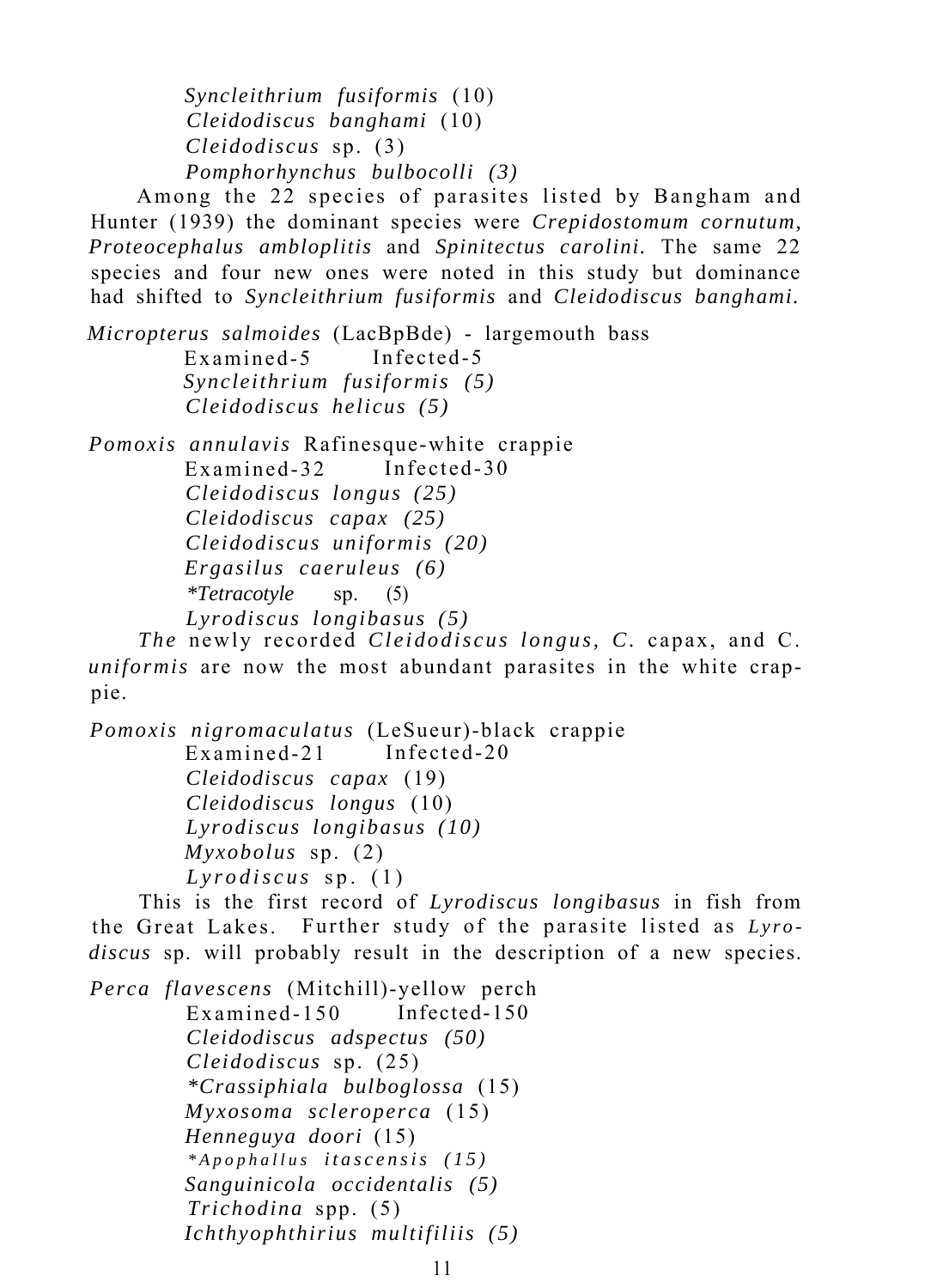*Ichthyosporidium* sp. (5) *\*Eustrongylides* sp. (3) *Neoechinorhynchus rutili (3) Neoechinorhynchus* sp. (3)

Bangham and Hunter (1939) reported *Philometra cylindracea* in only one specimen of yellow perch. This parasite was found in 33 to 65% of the specimens with as many as 12 parasites in a single host. Further study will probably show the parasites listed *as Trichodina* sp., *Cleidodiscus* sp. and *Neoechinorhynchus* sp. to be new species.

Of the parasites listed for yellow perch from Lake Erie, the following are considered to be pathogens: *Philometra cylindracea, Myxosoma scleroperca, Apophallus itascensis, Sanguinicola occidentalis, Eustrongylides Sp.* and *Ichthyophthyrius multifiliis. A* substantial mortality of yearling yellow perch in Lake Erie during 1963 was attributed to the last named parasite.

*Stizostedion canadense* (Smith)-sauger Examined- 1 Infected- 1 *Cleidodiscus aculeatus* (1) *\*Tetracotyle* sp. (1) *\*Eustrongylides* sp. (1)

*Stizostedion vitreum glaucum* Hubbs-blue pike Examined-2 Infected-2 *Cleidodiscus aculeatus (2) Ergasilus centrarchidarum (2)*

*Stizostedion vitreum vitreum* (Mitchill)-walleye  $Ex$ amined-27 *Cleidodiscus aculeatus (27) Sanguinicola occidentalis (5) Illinobdella moorei (5) Neoechinorhynchus tenellum (2)*

*Cleidodiscus aculeatus* was found in walleye of all ages. *Sanguinicola occidentalis* is considered dangerous to the host because its eggs sometimes occlude blood vessels.

*Percina caprodes* (Rafinesque)-log perch Examined- $12$ *Cleidodiscus malleus (2)* All specimens examined were from the western end of the lake.

*Aplodinotus grunniens* Rafinesque-freshwater drum Examined-79 Infected-79 *Lintaxine cokeri* (10) *Sanguinicola* sp. (10) *Philometra* sp. *(8) Ichthyophthirius multifiliis (8)*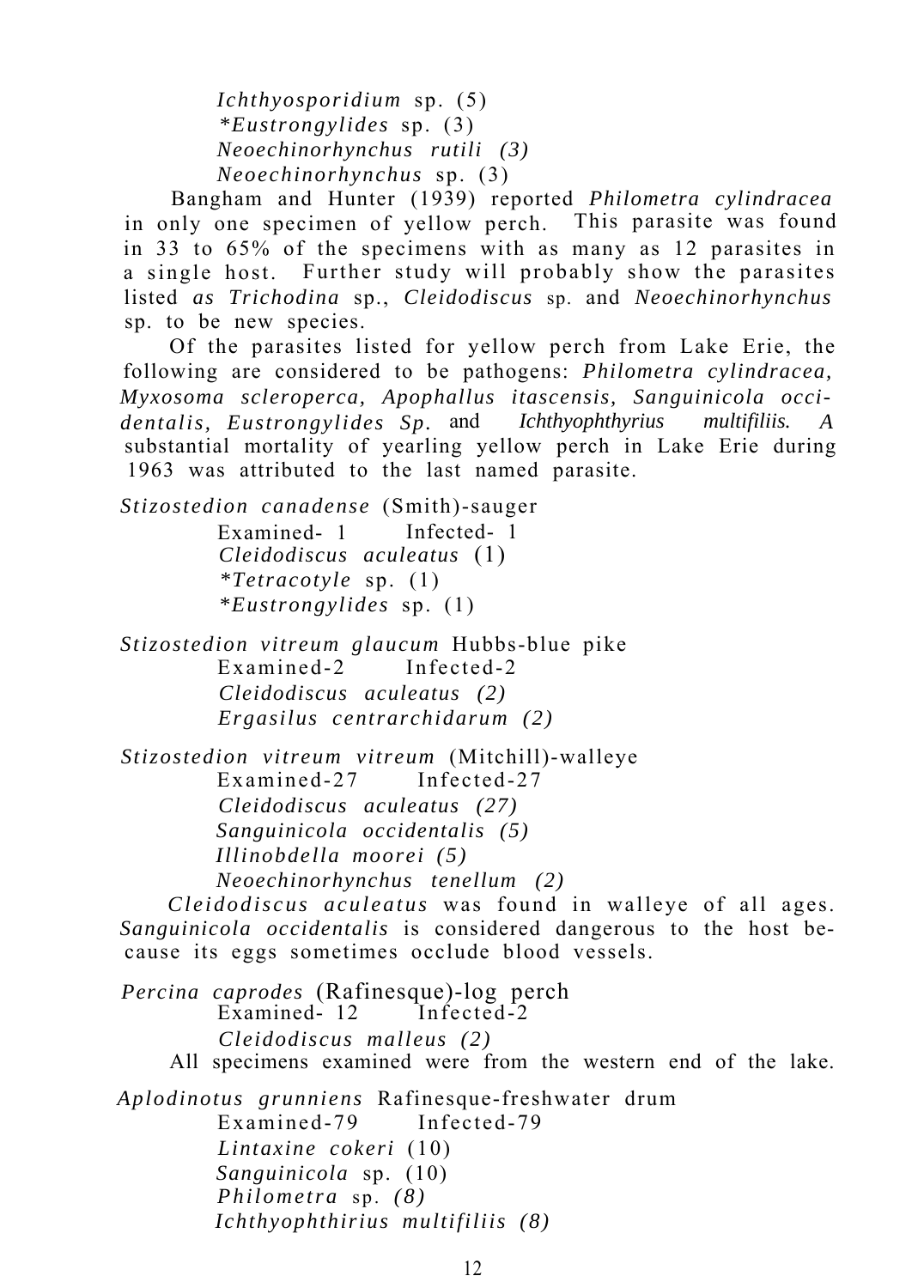*Pomphorhynchus bulbocolli (3) Phyllodistomum* sp. (1) *Cotylogaster occidentalis* (1)

Bangham and Hunter (1939) listed 19 parasite species for freshwater drum. This study adds seven species to the list; *Lintaxine cokeri* and *Cotylogaster occidentalis* are recorded for the first time from a Great Lakes fish. The parasites listed as *Philometra* sp., *Sanguinicola* sp. and *Phyllodistomum* sp. are likely new species.

*Cottus bairdi* Girard-mottled sculpin Examined-10 Infected-9 *Gyrodactylus bairdi (7) Dactylogyrus* sp. (6) *\*Tetracotyle* sp. (6) One parasite, *Dactylogyrus* sp. is probably a new species.

## **SUMMARY**

A total of 96 new parasite records for Lake Erie fish are presented in addition to those listed by Bangham and Hunter (1939).

The new records represent several groups as follows: Virus-1; Protozoa-14; Monogenea-50; Aspidocotylea-l; Digenea-10; Cestoda-4; Nematoda-4; Acanthocephala-6; Hirudinea-l; Crustacea-4; Mollusca-l.

Among the parasites presently occurring in Lake Erie fishes several are considered to be pathogens. This fact, together with the rapidly changing aquatic environment and fish community, suggests the possibility of epizootics. In 1963, for example, there was a considerable mortality among yearling yellow perch and freshwater drum, and although the cause was not certain, heavy infestation by *Ichthyophthyrius multifiliis* was suspected. Furthermore extensive mortalities of young smelt in 1969 may have been caused by the microsporidian *Glugea hertwigi.* This case is still under investigation. Particular attention is also drawn to the pathogens *Myxosoma scleroperca* (Dechtiar, 1965b) and *Henneguya doori* on yellow perch, and *Thelohanellus* sp. on sand shiners. Dogiel, Petrushevski and Polyanski (1961) and Reichenbach-Klinke and Elkan (1965) point out that the most destructive species of myxosporidians are those which occur on the gills and muscles of fish.

Among the monogeneans detected in Lake Erie are the following pathogens: *Neodiscocotyle carpioditis, Dactylogyrus* SPP. *and Gyrodactylus* spp. (Mizelle, 1938; Tripathi, 1959 and Prost, 1963). Among the trematodes, the larval stages of several digeneans are considered as pathogens including: *Diplostomulum* spp., *Postho-*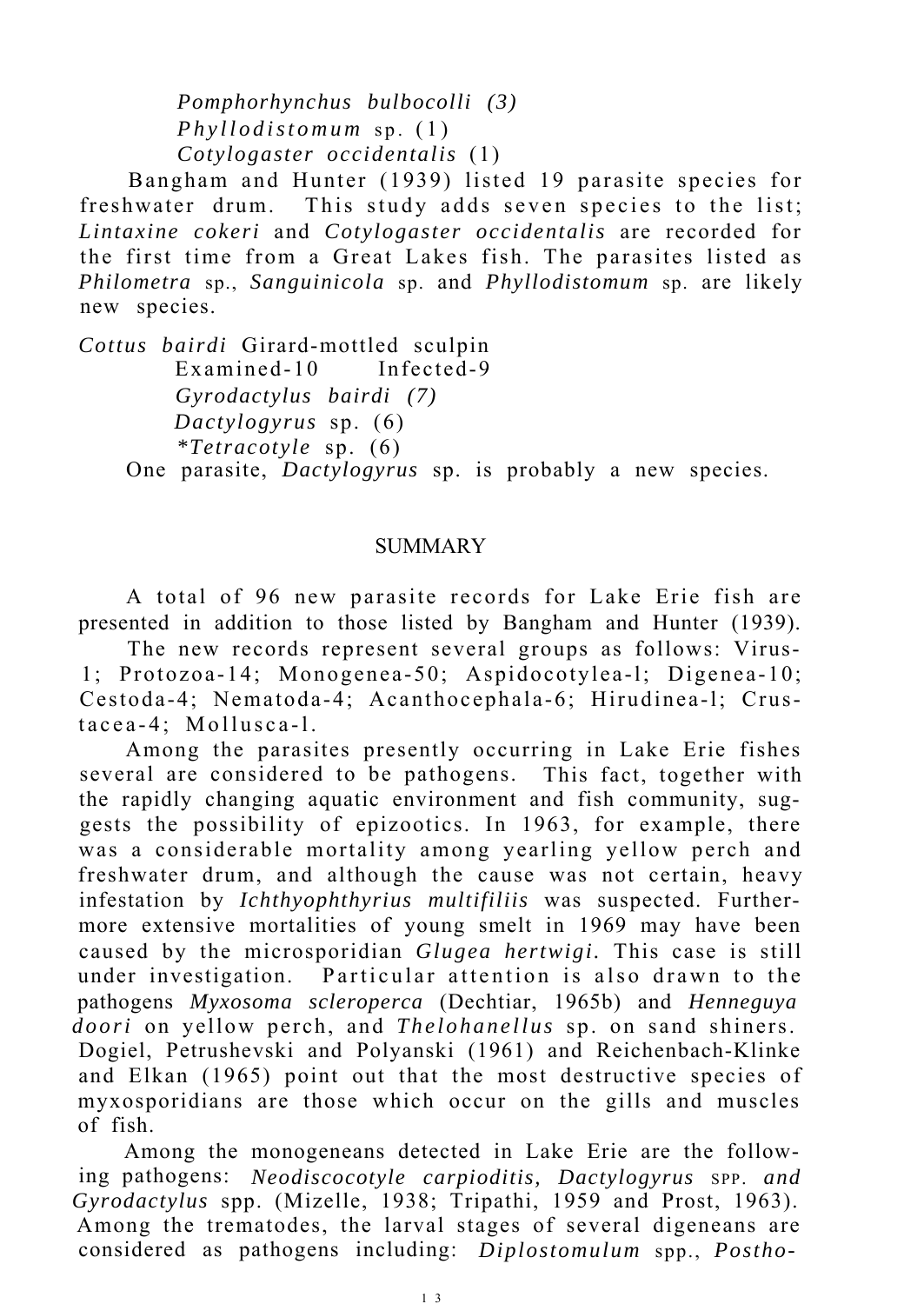*diplostomulum minimum minimum, P. m. centrarchi, Tetracotyle* spp. and *Sanguinicola* spp. Serious mortalities caused by Sang*uinicola* spp. among the young fish in many parts of the world have been reported by Leger (1930) and by Bychovskaya-Pavlovskaya et al. (1964). Sanguinicola *occidentalis* and several other species were detected in walleye, freshwater drum, white sucker, shorthead redhorse, spottail shiner, and yellow perch in Lake Erie.

Species of cestodes considered pathogenic include: larval stages of *Triaenophorus nodulosus, Proteocephalus ambloplitis* and *Ligula intestinalis.* Plerocercoids of these species appear to have been associated with fish mortalities elsewhere, Matthey (1963), Lawler (1969), and Petrushevski and Shulman (1961), and may have contributed to fish mortalities in Lake Erie.

Among the nematodes present in Lake Erie fish, *Contracaecum* spp., *Eustrongylides* sp. and *Philometra cylindracea* are considered pathogens. The recent increase in the abundance of the latter two may be associated with the changing perch population in Lake Erie.

Among the acanthocephalans, the pathogen *Pomphorhynchus bulbocolli,* is particularly dangerous to catostomids and cyprinids.

The crustacean parasites *Argulus* spp. and *Lernaea cyprinacea* are considered serious pathogens, and have caused extensive mortalities in North America and Europe (Schumacher, 1952; Allum and Hugghins, 1959).

Additions to Check List of Fish Parasites for Lake Erie Fish

Virus

Lymphocystis

Protozoa

*Ceratomyxa* sp. *Glugea hertwigi* Weissenberg, 1911 *Henneguya doori* Guilford, 1963 *Henneguya exilis* Kudo, 1929 *(Myxobilatus* Davis, 1944) *Icythyosporidium* sp. *Myxobolus* sp. *Myxobolus conspicuus* Kudo, 192 9 *Myxosoma rotundum* Meglitsch, 1937 *Myxosoma pendula* Guilford, 1966 *Myxosoma scleroperca* Guilford, 1963 *Plistophora cepedianae* Putz, Hoffman and Dunbar, 1965 *Thelohanellus* sp. *Trichodina* sp. *Trichophrya* sp.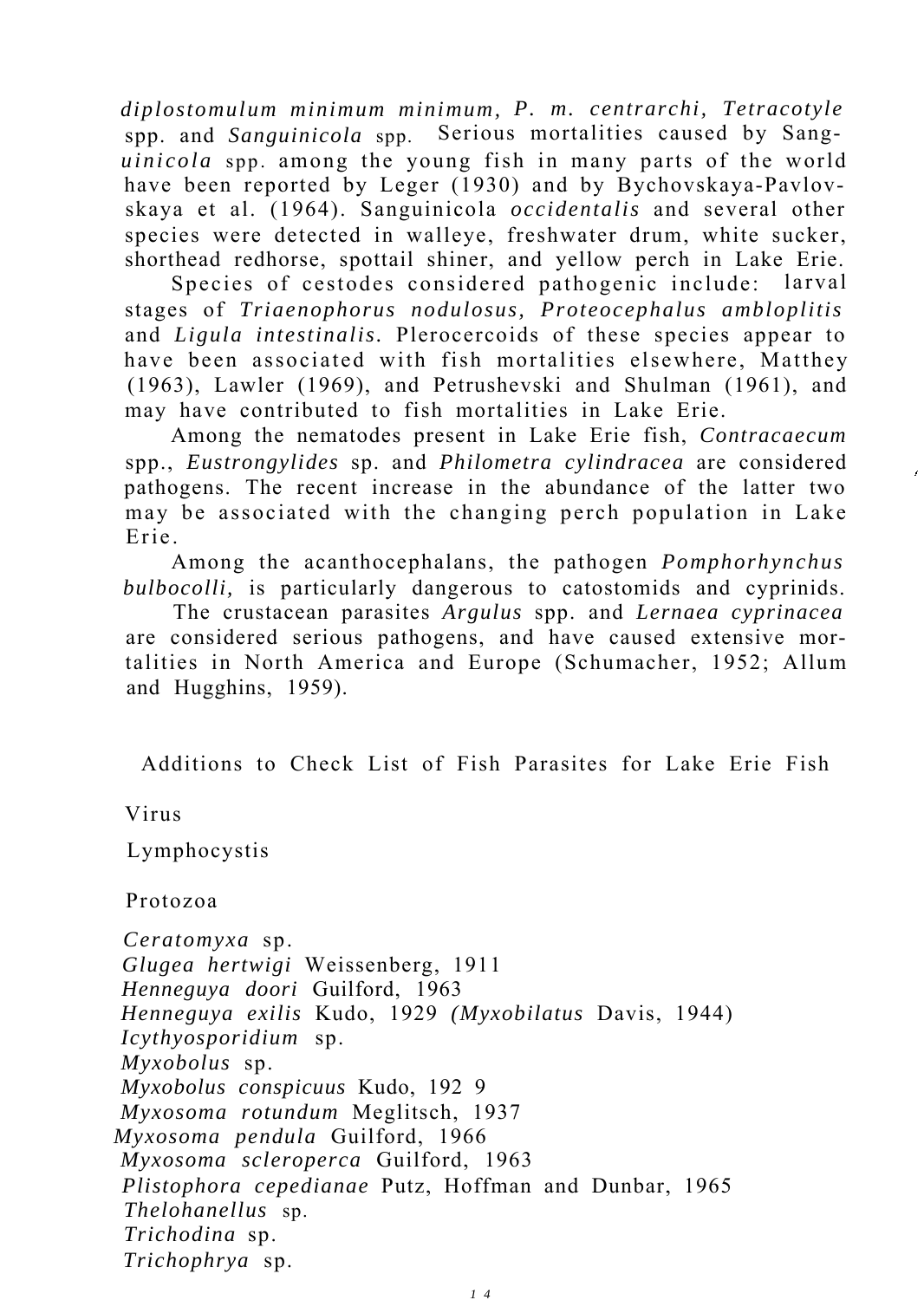## Monogenea

Acolpenteron catostomi Fischthal and Allison, 1942 *Anonchohaptor anomalum* Mueller, 1938 *Anonchohaptor* sp. *Actinocleidus bakeri* Mizelle and Cronin, 1943 *Actinocleidus oculatus* (Mueller, 1934); Mueller, 1937 *Actinocleidus recurvatus* Mizelle and Donahue, 1944 *Cleidodiscus aculeatus* (Van Cleave and Mueller, 1932) Mizelle and Regensberger, 1945 *Cleidodiscus adspectus* Mueller, 1936 *Cleidodiscus alatus* Mueller, 1938 *Cleidodiscus brachus* Mueller, 1938 *Cleidodiscus banghami* (Mueller, 1936) Mizelle, 1940 *Cleidodiscus capax* Mizelle, 1936 *Cleidodiscus chautauguensis* (Mueller, 1938) Mizelle and Hughes, 1938 *Cleidodiscus chrysops* Mizelle and Klucka, 1953 *Cleidodiscus ferox* Mueller, 1934 *Cleidodiscus floridanus* Mueller, 1936 *Cleidodiscus* helicus (Mueller, 1936) Mizelle and Hughes 1938 *Cleidodiscus longus* Mizelle, 1936 *Cleidodiscus malleus* (Mueller, 1938) Mizelle and Hughes, 1938 *Cleidodiscus pricei* Mueller, 1936 *Cleidodiscus similis* (Mueller, 1936) Mizelle and Hughes, 1938 *Cleidodiscus* sp. *Cleidodiscus stentor* Mueller, 1937 *Cleidodiscus uniformis* Mizelle, 1936 *Cleidodiscus unguis* (Mizelle and Cronin, 1943) *Cleidodiscus venardi* Mizelle and Jaskoski, 1942 *Dactylogyrus anchoratus* (Dujardin, 1845) Wagener, 1857 *Dactylogyrus eucalius* Mizelle and Regensberger, 1945 *Dactylogyrus extensus* Mueller and Van Cleave, 1932 *Dactylogyrus* sp. Dactylogyrus urus Mueller, 1938 *Dactylogyrus vastator* Nybelin, 1924 *Diclybothrium armatum* Leuchart, 1835 *Gyrodactylus bairdi* Wood and Mizelle, 1957 *Gyrodactylus spathulatus* Mueller, 1936 *Gyrodactylus* sp. *Lintaxine cokeri* (Heteraxine cokeri Linton, 1940) Sprostan, 1946 *Lyrodiscus longibasus* Rogers, 1967 *Lyrodiscus* sp. *Lyrodiscus* rupestris Dechtiar (in press) *Mazocraeoides olentangiensis* Sroufe, 1958 *Mazocraeoides* SP. *Neodiscocotyle carpioditis* Dechtiar, 1967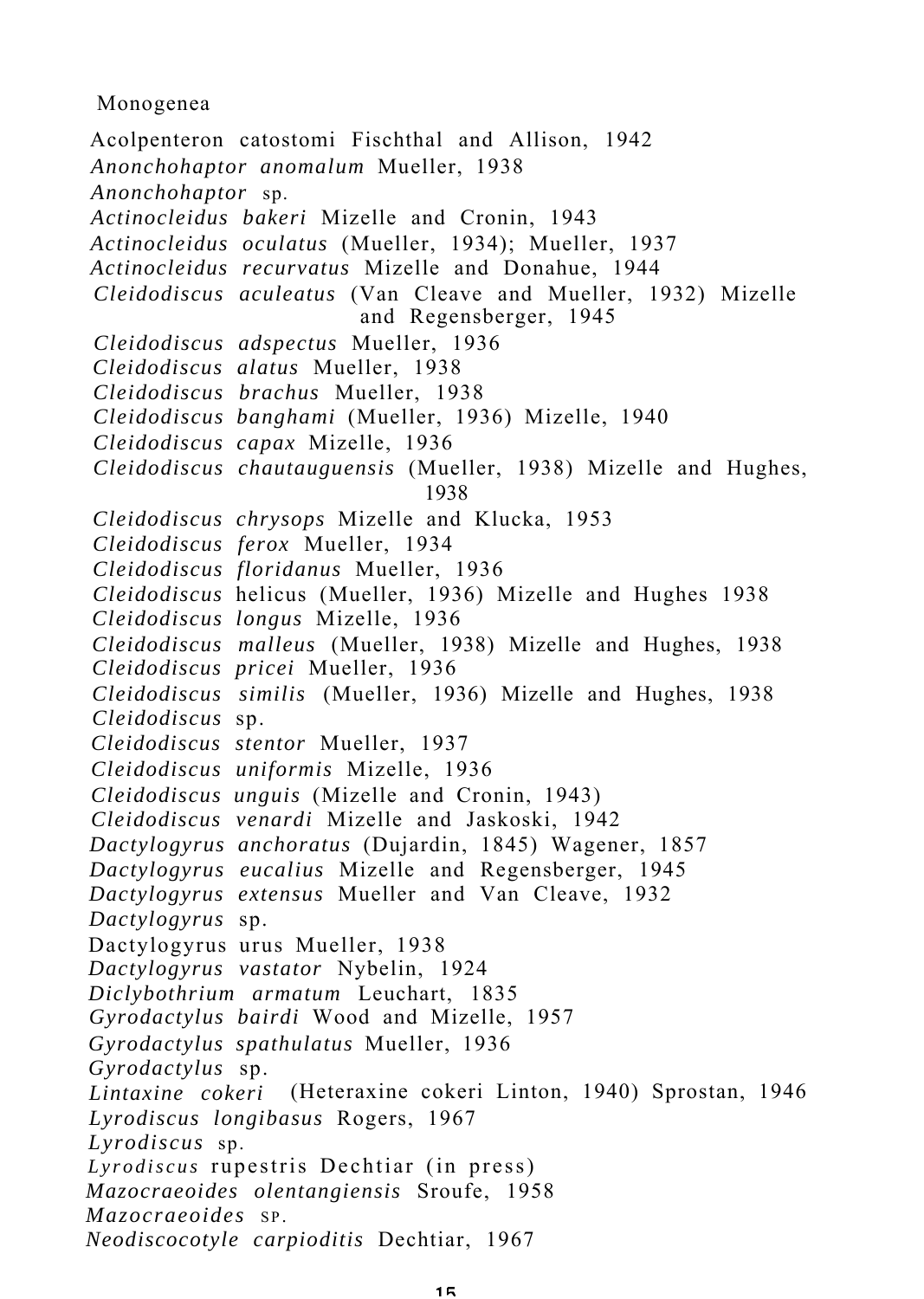*Octomacrum lanceatum* Mueller, 1934 *Pellucidhaptor* sp. *Pseudocolpenteron pavlovskii* Bychowsky and Gussev, 1955 *Pseudomurraytrema copulatum* (Mueller, 1938) Bychowsky, 1957 *Pseudomurraytream moxostomi* Dechtiar (in press) *Syncleithrium fusiformis* (Mueller, 1937) Price, 1967 *Tetraonchus monenteron* (Wagener, 1857) Diesing, 1858 Aspidocotylea *Cotylogaster occidentalis* Nickerson, 1902 Digenea *\*Apophallus itascensis* Warren, 1953 *Azygia longa* (Leidy, 1851) Manter, 1926 *\*Diplostomulum flexicaudum* (Rudolphi, 1819) *Phyllodistomum lysteri* Miller, 1940 *Phyllodistomum* sp. *\*Posthodiplostomum minimum centrarchi* (MacCallum, 1921; Dubois, 1936) Hoffman, 1958 *Sanguinicola occidentalis* Van Cleave and Mueller, 1932 *Sanguinicola* sp. *Triganodistomum attenuatum* Mueller and Van Cleave, 1932 *\*Uvulifer ambloplitis* (Hughes, 1927) Dubois, 1938 Cestoda Khawia *iowensis* Calentine and Ulmer, 1961 *Spartoides wardi* Hunter, 1929 *Proteocephalus macrocephalus* (Creplin, 1825) *\*Triaenophorus stizostedionis* Miller, 1945 Nematoda *\*Eustrongylides* sp. *Philometra nodulosa* Thomas, 1929 *Philometra* sp. *Rhabdochona* milleri Choquette, 195 1 Acanthocephala *Neoechinorhynchus carpiodi* Dechtiar, 1968 *Neoechinorhynchus cristatum* Lynch, 1936 *Neoechinorhynchus rutili* (Mueller, 1780) *Neoechinorhynchus* sp. *Neoechinorhynchus tumidum* Van Cleave and Bangham, 1949

*Pomphorhynchus rocci* Gordonnier and Ward, 1967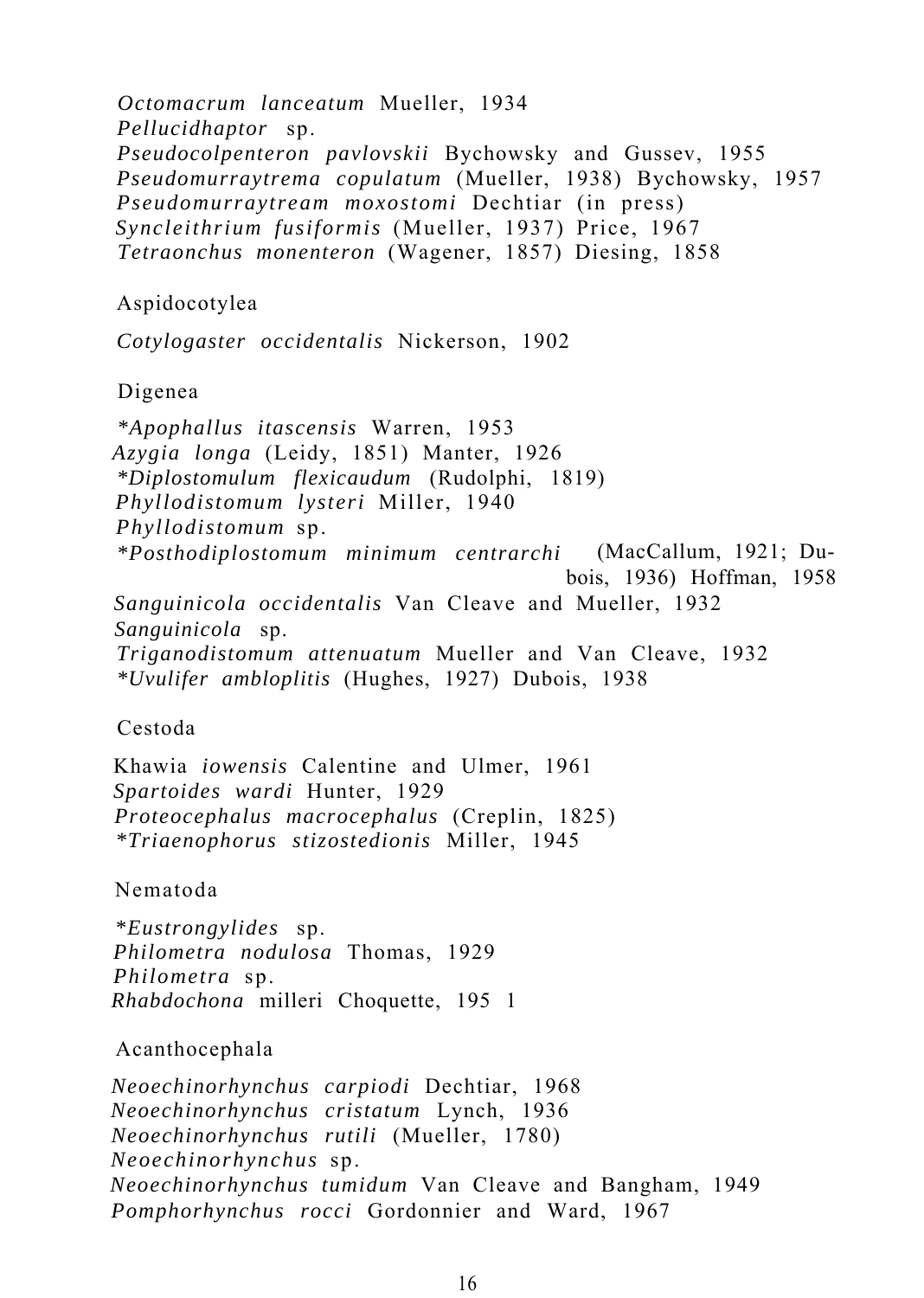## Crustacea

*Argulus americanus* Wilson, 1904 *Argulus appendiculosus* Wilson, 1907: Syn. A. *biromous* Beri, 1931 *Ergasilus elegans* Wilson, 1916 *Lernaea cyprinacaea* Linnaeus, 1761

## Hirudinea

*Illinobdella moorei* (Meyer, 1940) Meyer, 1946

## Mollusca

\*Glochidia sp.

## ACKNOWLEDGEMENTS

I thank R. G. Ferguson, S. J. Nepszy and staff members of Lake Erie Fisheries Research Station, Wheatley, and particularly Messrs. J. Kippax, and J. Murphy for their kindness in supplying and arranging for fish specimens. K. H. Loftus, Research Supervisor, lent support and offered suggestions and helped with the manuscript. Omstead Fisheries (Wheatley), the Misner Co. Ltd., Port Dover, and especially Mr. C. Misner helped in providing fish examined in this study.

#### LITERATURE CITED

## ALLUM, 0. M. and E. G. HUGGHINS.

1959. Epizootics of fish lice, *Argulus biramosus* in two lakes of eastern Dakota. J. Parasitol. 45:33.

## AMERICAN FISHERIES SOCIETY.

1970. A list of common and scientific names of fishes from United States and Canada. Spec. Publ. No. 6. 150 p.

## BANGHAM, R. V.

1965. Studies of fish parasites of western Lake Erie. J. Parasitol. *51(2):* Sect. 2, Abstract 31, p,. 24.

BANGHAM, R. V. and G. W. HUNTER.

1939. Studies on fish parasites of Lake Erie. Distribution Studies. Zoologica, New York Zool. Soc., 24(4): 385-448.

BARYSHEVA, A. F. and 0. N. BAUER.

1957. Fish parasites of Lake Ladoga. In Parasites and Diseases of Fish. Vol. XLII. Edited by G. K. Petrushevskii, p. 177.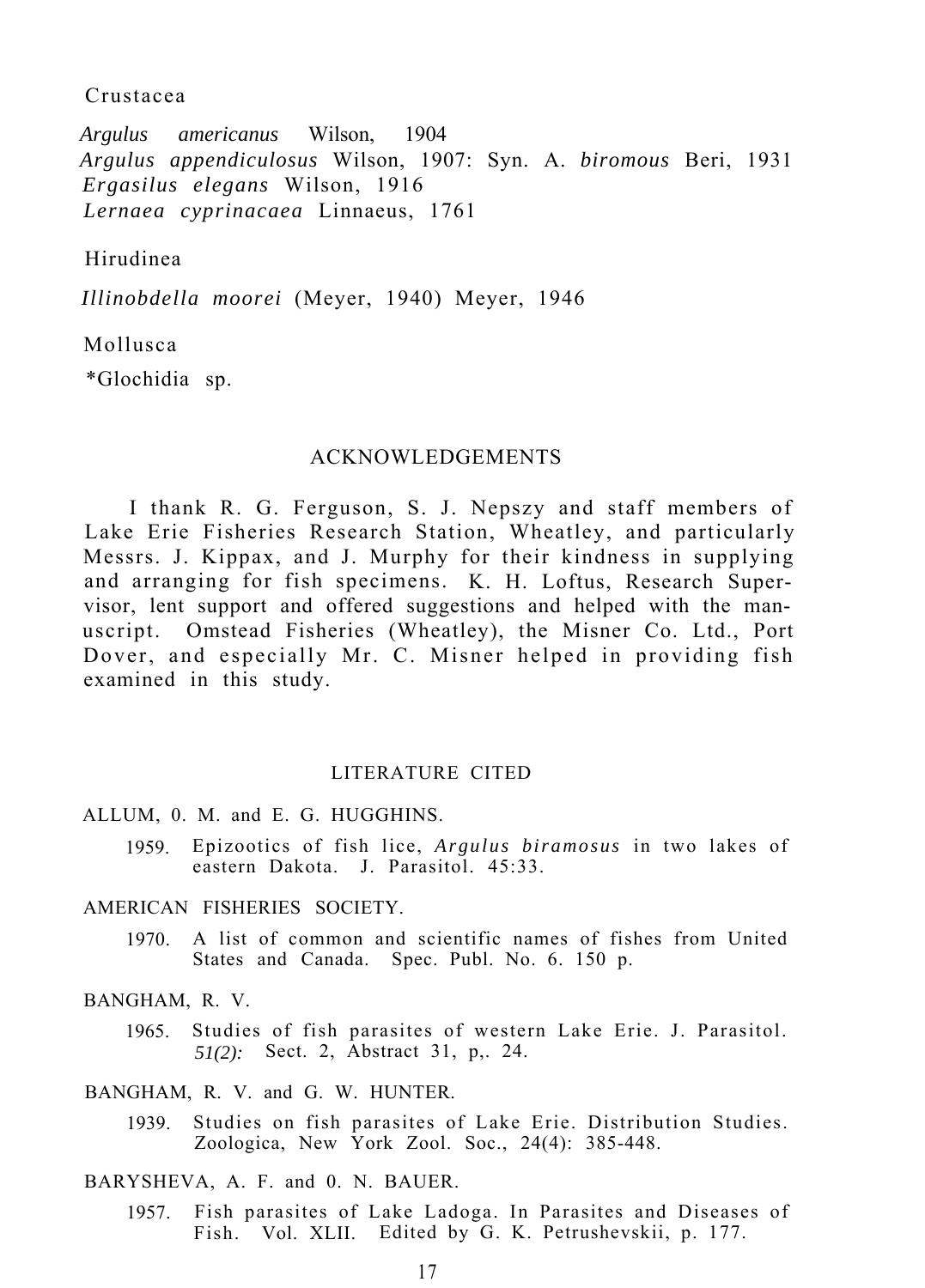#### BYCHOWSKY, B. E. and A. V. GUSSEV.

1955. The study of monogenetic trematodes with a primitive type of opisthohaptor armature. Trudy Zool. Inst. Acad. Nauk. U.S.S.R.-XXI: 110-118. (In Russian)

#### BYCHOVSKAYA-PAVLOVSKAYA, I. E. et al.

- 1964: Key to parasites of freshwater fish of the USSR. Israel Progr. for Scient. Translat. Jerusalem.
- DAVIS, H. S.
	- 1944. A revision of the genus *Henneguya* (Myxosporidia) with description of two new species. Trans. Amer. Microscop. Soc. 63(4): 311-320.

#### DECHTIAR, A. 0.

- 1965a. Preliminary observations on *Glugea hertwigi* Weissenberg, 1911 (Microsporidia: Glugeidae) in American smelt, *Osmerus* mordax (Mitchill). Can. Fish Cult. 34: 35-38.
- 1965b. A new distribution record for *Myxosoma scleroperca* Guilford, 1963 (Sporozoa: Myxosomatidae) in yellow perch of Lake Erie. Can. Fish Cult. 34: 31-34.
- 1967. *Neodiscocotyle carpioditis* n. gen. n. sp. monogenetic trematode (Discocotylidae: Neodiscocotylinae subfam. n. from the gills of the quillback, *Carpiodes cyprinus* (LeSueur) of Lake Erie. Can. J. Zool. 45: 473-478.
- 1968. *Neoechinorhynchus carpiodi* n. sp. (Acanthocephala: Neoechinorhynchidae) from quillback of Lake Erie. Can. J. Zool. 46:  $201 - 204$ .

DICKERMAN, E. E.

- 1954. *Paurorhynchus hiodontis* a new genus and species of trematoda, (Eucephalidae: Paurorhynchidae n. subfam.) from the mooneye, *Hiodon tergisus .* J. Parasitol. 40(3): 311-314.
- DOGIEL, V. A., G. K. PETRUSHEVSKI and YO. J. POLYANSKI.
	- 1961. Parasitology of fishes, Edinburgh, London. Oliver and Boyd. 364 p.
- GOLVAN, Y. J.
	- 1969. Systematigue dea Acanthocephales (Acanthocephala Rudolphi, 1901). Memoires du Museum National D'Histoire Naturalle, Seris A., tome LVII: 7-373.
- HALEY, A. J.
	- 1952. Preliminary observation on a severe epidemic of microsporidiosis in the smelt, *Osmerus mordax* (Mitchill). J. Parasital. 38: 183.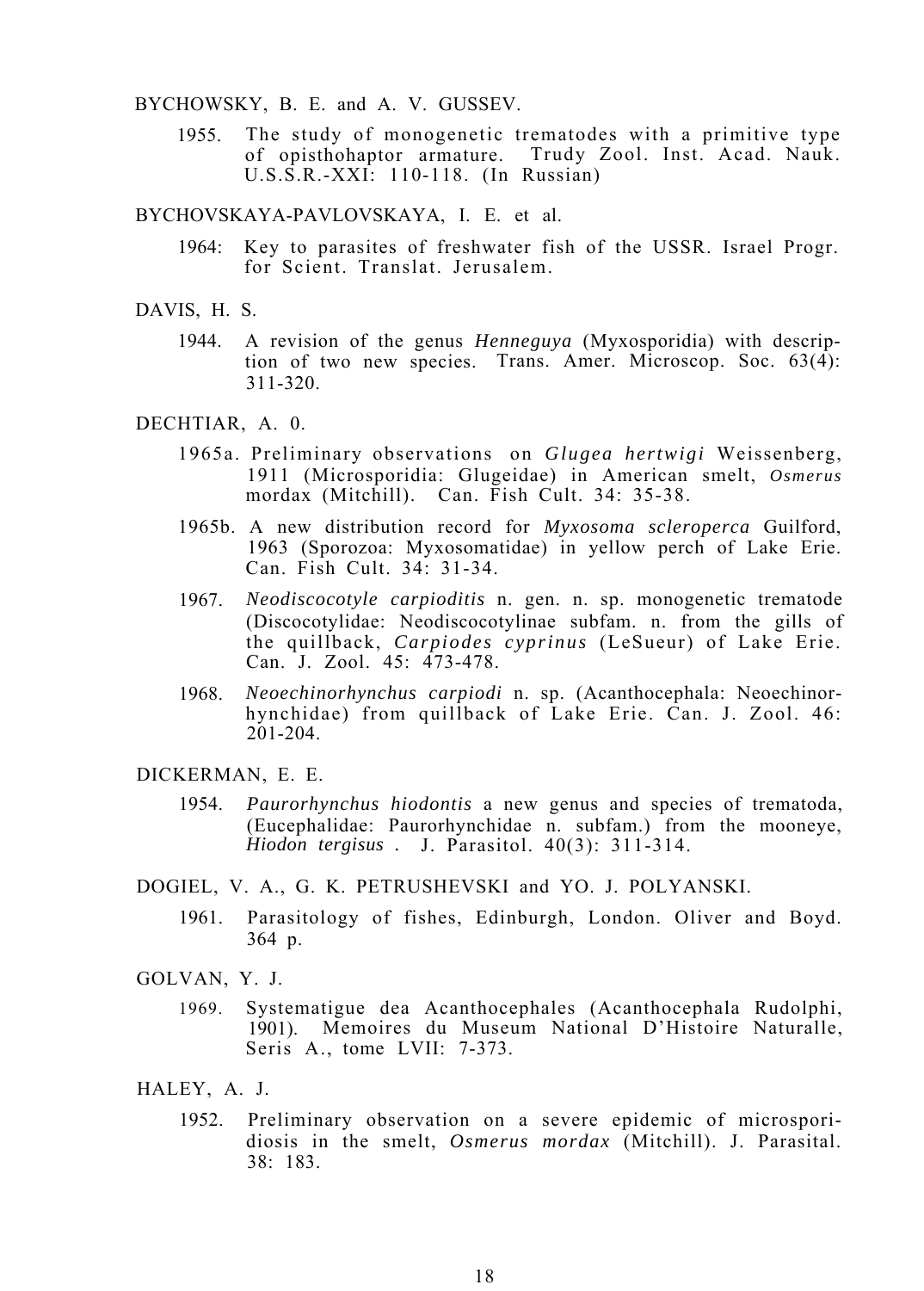#### HERRICK, J. A.

- 1936. Two new species of Myxobolus from fishes of Lake Erie. Trans. Amer. Micro. Soc., 55(2): 194-198.
- 1941. Some myxosporidian parasites of Lake Erie fishes. Trans. Amer. Micro. Soc., 60(2): 164-170.

#### KUDO, R. R.

- 1924. A biologic and taxonomic study of the Microsporidia. Illinois Biol. Monogr. 9(2/3): l-268.
- LAWLER, G. H.
	- 1969. Aspects of the biology of *Triaenophorus nodulosus* in yellow perch, *Perca flavescens* in Hemming Lake, Manitoba. J. Fish. Res. Bd. Canada 26(4): 825-831.

## LEGAULT, R. 0. and D. C. DELISLE.

1967. Acute infection of *Glugea hertwigi* Weissenberg in young-ofthe-year rainbow smelt Osmerus *eperlanus mordax* (Mitchill). Can. J. Zool. 45: 1291-1292.

#### LEGER. L.

1930. Sur la sanguinicolose, maladie parasitaire de la carpe d'elevage. Trav. Lab. Hydrobiol. Piscic. Univ. Grenoble. 21: 15-20.

#### MATTHEY, R.

1963. Rapport sur les maladies des poissons en Suisse. Bull. Off. Int. Epizoot. 59(1/2): 121-126.

#### MILLER, R. B.

1945. Studies on cestodes of the genus *Triaenophorus* from fish of Lesser Slave Lake. V. Description and life history of *Triaenophorus stizostedionis* n. sp. Can. J. Res. D. 23: 117-127.

## MIZELLE, J. D.

1938. Comparative studies on trematodes (Gyrodactyloidea) from gills of North American freshwater fishes. Illinois Biol. Monogr. 17: 1-81.

## MUELLER, 5. F.

1940. Parasitism and disease in fishes of the Lake Ontario watershed. A biological survey (1939). No. XVI: 211-231.

#### PETROCHENKO, V. I.

1956. Acathocephala of domestic and wild animals. (In Russian) Moscow. 435 p.

#### PETRUSHEVSKI, G. K. and S. S. SHULMAN.

1961. The parasitic disease of fishes in the natural waters of the USSR. In Parasitology of Fishes, Editors: Dogiel, V.A., G. K.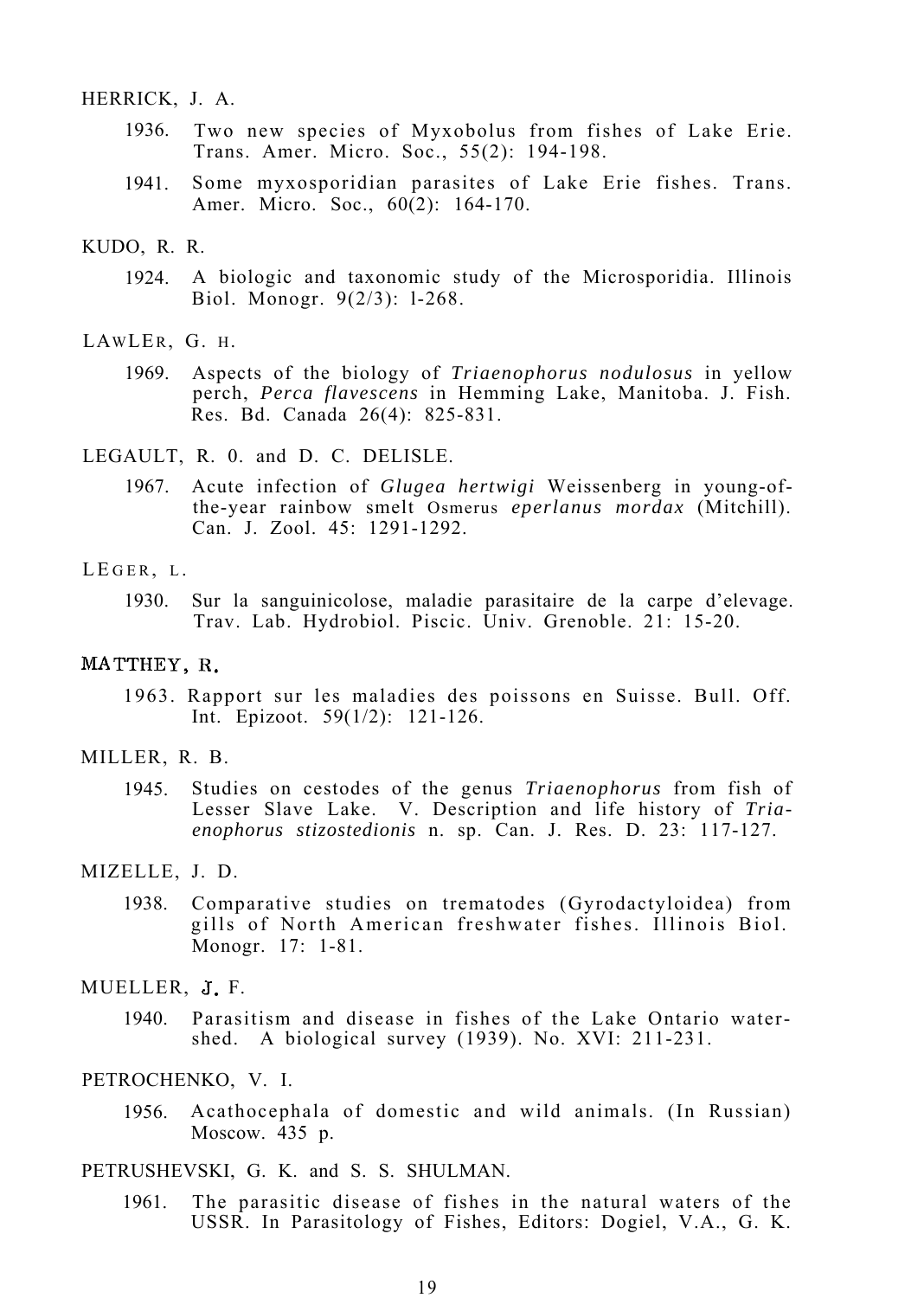Petrushevski and Yo. I. Polyanski. Transl. by E. Kabata. Oliver and Boyd, Edinburgh-London: 299-319.

PROST, M.

- 1963. Investigation on the development and pathogenicity of *Dactylogyrus anchoratus* (Duj, 1845) and *D. extensus* Mueller et Van Cleave, 1932 for breeding carps. Acta Parasit. Pol., 11(104): *17-47.*
- PUTZ, R. E. and G. L. HOFFMAN.
	- 1963. Two new Gyrodactylus (Trematoda: Monogenea) from cyprinid fishes with synopsis of those found on North American fishes. J. Parasitol. 49(4): 559-566.

REICHENBACH-KLINKE, H. and E. ELKAN.

- 1965. The principal diseases of lower vertebrates. London and New York Academic Press Inc. (London) Ltd., 600 p.
- ROGERS, W. A.
	- 1968. *Pseudacolpenteron pavlovskyi* Bychowsky and Gussev, 1955 (Monogenea) from North America, with its taxonomic status. J. Parasitol. 54(2): 339.
- SCHUMACHER, R. F.
	- 1952. *Argulus* outbreaks in Minnesota Lakes. Prog. Fish-Cult. 14(2): *70.*
- SCOTT, W. B.
	- 1963. A review of the changes in the fish fauna of Ontario. Trans. Roy. Canad. Inst. 34(2): 111-125.

## TRIPATHI, Y. R.

- 1959. Monogenetic trematodes from fishes of India. Ind. J. Helnis  $9(1/2): 1-149.$
- WARD, H. B.

<sup>1919.</sup> Notes on North American Myxosporidia. J. Parasitol. 6: 49.